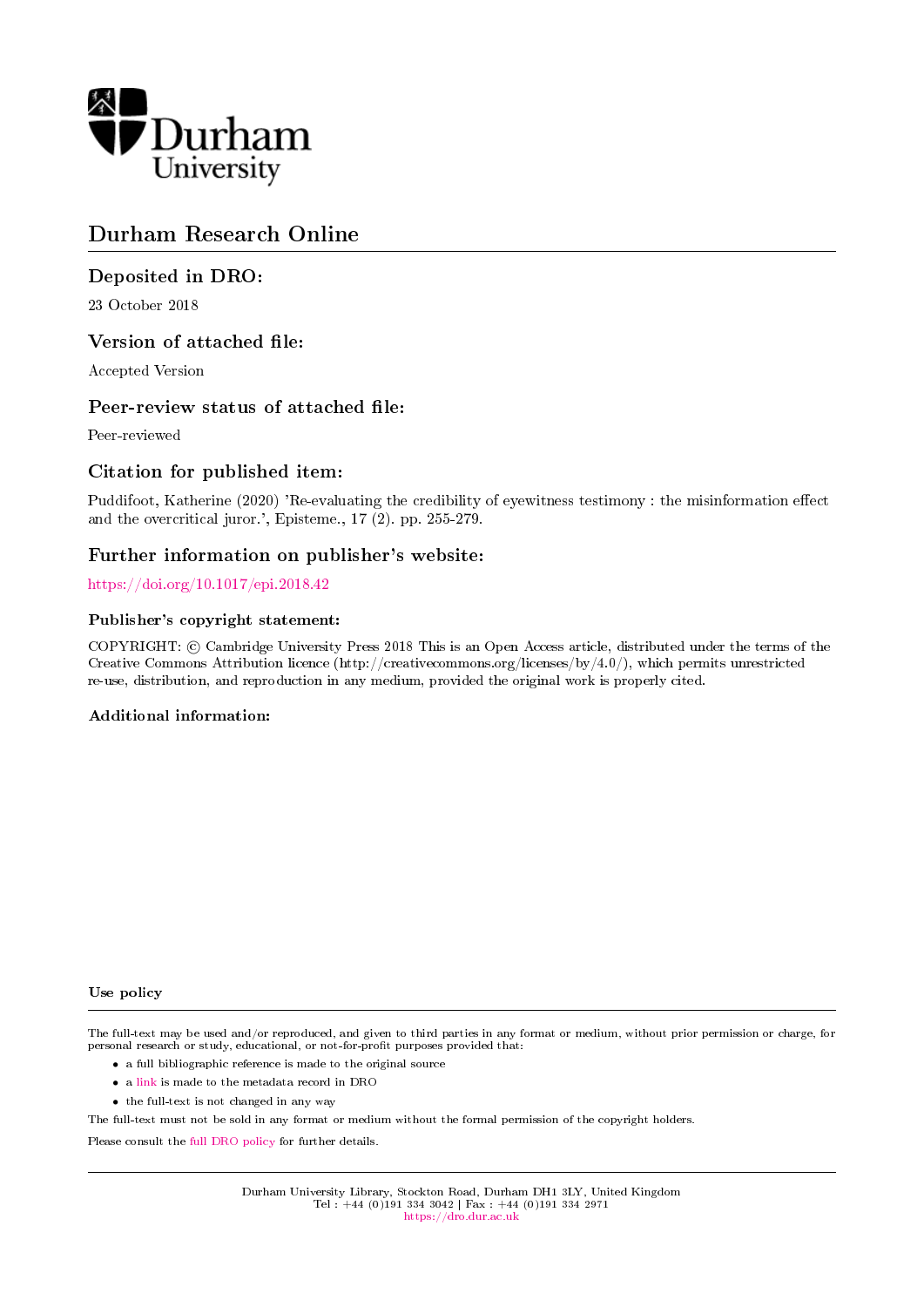## **Re-evaluating the Credibility of Eyewitness Testimony: The Misinformation Effect and the Overcritical Juror**

## **Abstract**

Eyewitnesses are susceptible to recollecting that they experienced an event in a way that is consistent with false information provided to them after the event. The effect is commonly called the misinformation effect. Because jurors tend to find eyewitness testimony compelling and persuasive, it is argued that jurors are likely to give inappropriate credence to eyewitness testimony, judging it to be reliable when it is not. It is argued that jurors should be informed about psychological findings on the misinformation effect, to ensure that they lower the credence that they give to eyewitness testimony to reflect the unreliability of human memory that is demonstrated by the effect. Here I present a new argument, the overcritical juror argument, to support the conclusion that eyewitnesses are likely to make inappropriate credence assignments to eyewitness testimony. Whereas previous authors have argued that jurors will tend to give too much credence to eyewitness testimony, I identify circumstances in which jurors will give too little credence to some pieces of testimony. In my view jurors should be informed by psychological findings relating to the misinformation effect to ensure that they do not lower the credence that they give to eyewitness testimony when they should not.

## **1. Introduction**

Test[i](#page-26-0)mony from eyewitnesses can be decisive in criminal trials.<sup>1</sup> However, over the last hundred years psychologists have gathered a vast body of evidence that is frequently taken to show that the testimony is unreliable (Howe and Knott 2015). The claim that eyewitness testimony is unreliable has been based in part on research showing that people are susceptible to what is commonly called the *misinformation*  effect.<sup>[ii](#page-26-1)</sup> In the misinformation effect, a person recollects that they experienced an event in a way that is consistent with false information provided to them after the event. It is widely accepted that people tend to find eyewitness testimony compelling and persuasive (e.g. Brigham and Bothwell 1983), but psychological results on the misinformation effect suggest that the memories that are the source of eyewitness testimony can be distorted, suggesting that people should approach the testimony with more scepticism than they are predisposed to. It has been argued that jurors and others working with the legal system should be introduced to psychological findings illustrating the misinformation effect to ensure that credence assignments to eyewitness testimony are appropriately lowered.

In recent work, however, Kourken Michaelian (2013) has argued that, in spite of the evidence widely discussed in psychology and legal theory, the belief forming processes leading to the production of eyewitness's memories and then testimony tend to produce true beliefs. Based on Michaelian's argument, it might appear that jurors act appropriately when they assign high credence to eyewitness testimony because eyewitness's memory beliefs will tend to be true. As arguments in favour of the introduction of psychological findings to court have been driven by the goal of ensuring that jurors reduce the credence that they assign to eyewitness testimony to reflect the *unreliability* demonstrated by the effect, Michaelian's argument seems to suggest that the psychological findings need not be introduced. If eyewitness's memories and testimonies about witnessed events are reliable, then *prima facie* there is no reason to introduce psychological findings.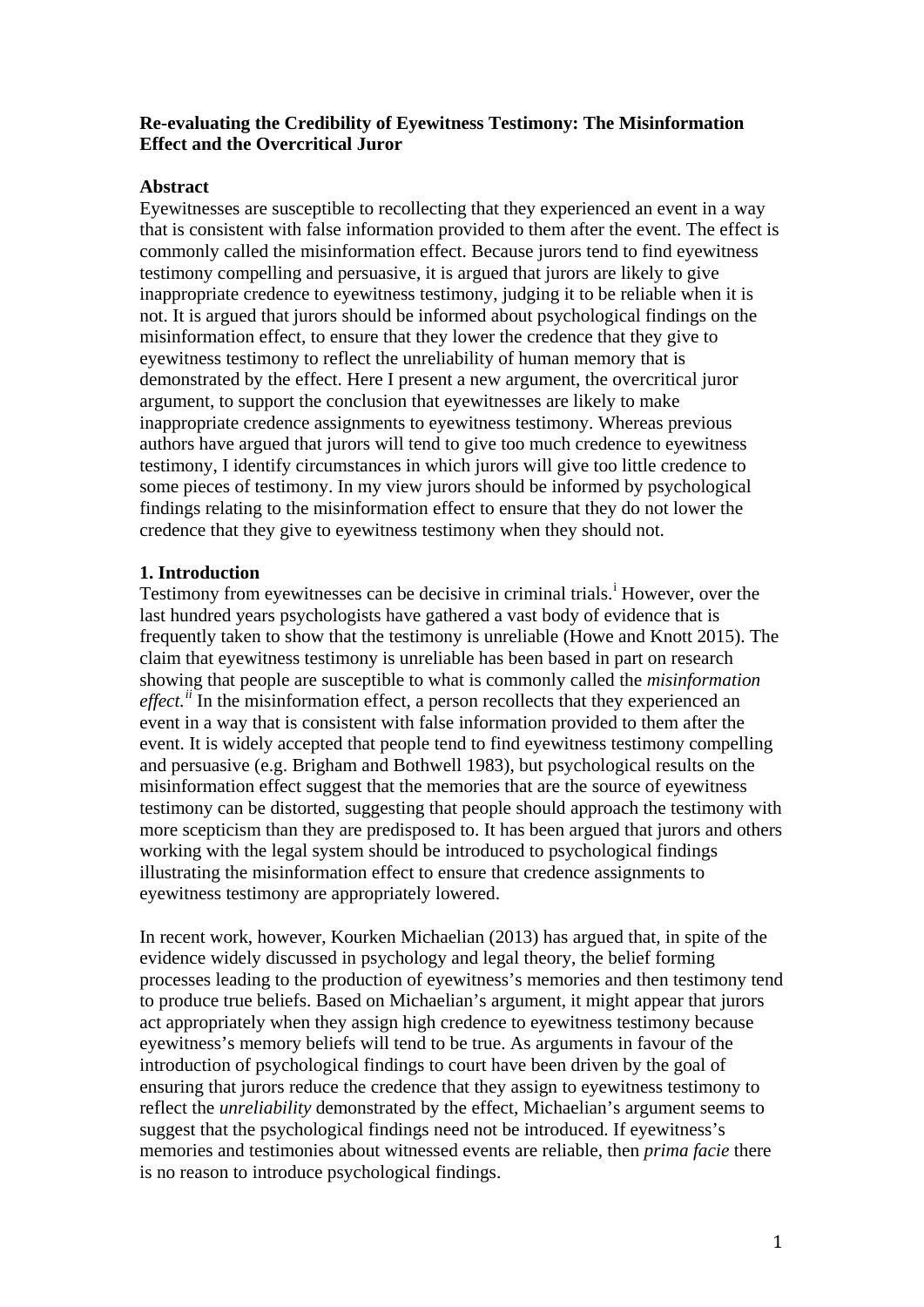In this paper I reject this result. I provide a new argument that supports the conclusion that jurors often assign inappropriate credence to eyewitness testimony. My argument highlights the importance of introducing psychological findings on the misinformation effect into the criminal trial to ensure that jurors give eyewitness testimony appropriate credence. However, my argument does not depend on establishing that eyewitness testimony is unreliable and that the credence given to this testimony needs to be lowered. Instead I argue that jurors are likely to give *too little credence* to some individual pieces of eyewitness testimony. While the existing literature on the misinformation effect emphasises how psychological findings can be used to encourage jurors to lower the credence that they give to eyewitness testimony, I emphasise how knowledge of the findings can prevent jurors from lowering the credence that they give to eyewitness testimony when they should not do so.

I argue that where evidence has been presented suggesting that an eyewitness has provided testimony that includes inaccurate details, jurors are likely to lower the credence that they assign to all or a substantial part of an eyewitness testimony, concluding that the eyewitness is either motivated to deceive or lacking a good supply of true beliefs about the event about which they are testifying. However, if the error is due to the misinformation effect then the eyewitness is likely to have a good supply of true beliefs that she is motivated to provide via her testimony. In these types of cases, the juror would be more likely to make a correct credence assignment, because she would be *less likely* to lower the credence that she gives to *all* or a *substantial part* of the eyewitness's testimony, if she were aware of the psychological findings on the misinformation effect. These psychological findings would show that people can make errors in their testimony (due to the misinformation effect) but nonetheless be trustworthy sources of much information about the case. And the same psychological studies could aid the juror in identifying whether, for any individual piece of information provided via testimony, errors are likely to have been made.

#### **2. The misinformation effect and (un)reliable eyewitnesses**

There is now a vast body of psychological literature on the misinformation effect, showing how eyewitness testimony can become distorted as a result of information presented to the witness after they have witnessed an event. For example, Elizabeth Loftus and J.C. Palmer (1974) presented experimental participants with images of a car crash. Some participants were then asked how fast the cars involved in the crash were travelling when they "hit" each other while others were asked how fast the cars were travelling when they "smashed" into each other. Those who were asked the question using the word "smashed" were more likely to falsely report that there was broken glass in the image. In another experiment, participants were also shown an image of a car at a "stop" sign and then supplied with the misinformation that there was a "yield" sign (Loftus et al 1978). Participants provided with the misinformation were more likely than controls to claim that they recalled seeing a "yield" sign. In a more recent study, participants were shown a complex event, e.g. a girl having her wallet stolen by a man (Okado and Stark 2005). Then they were presented with misinformation about the event, e.g. that the man hurt the girl's arm when it is was her neck that had been hurt. The misinformation was remembered as being a part of the original event 47% of the time. Hundreds of studies have now been undertaken demonstrating the robustness of this phenomenon (Howe and Knott 2015), which has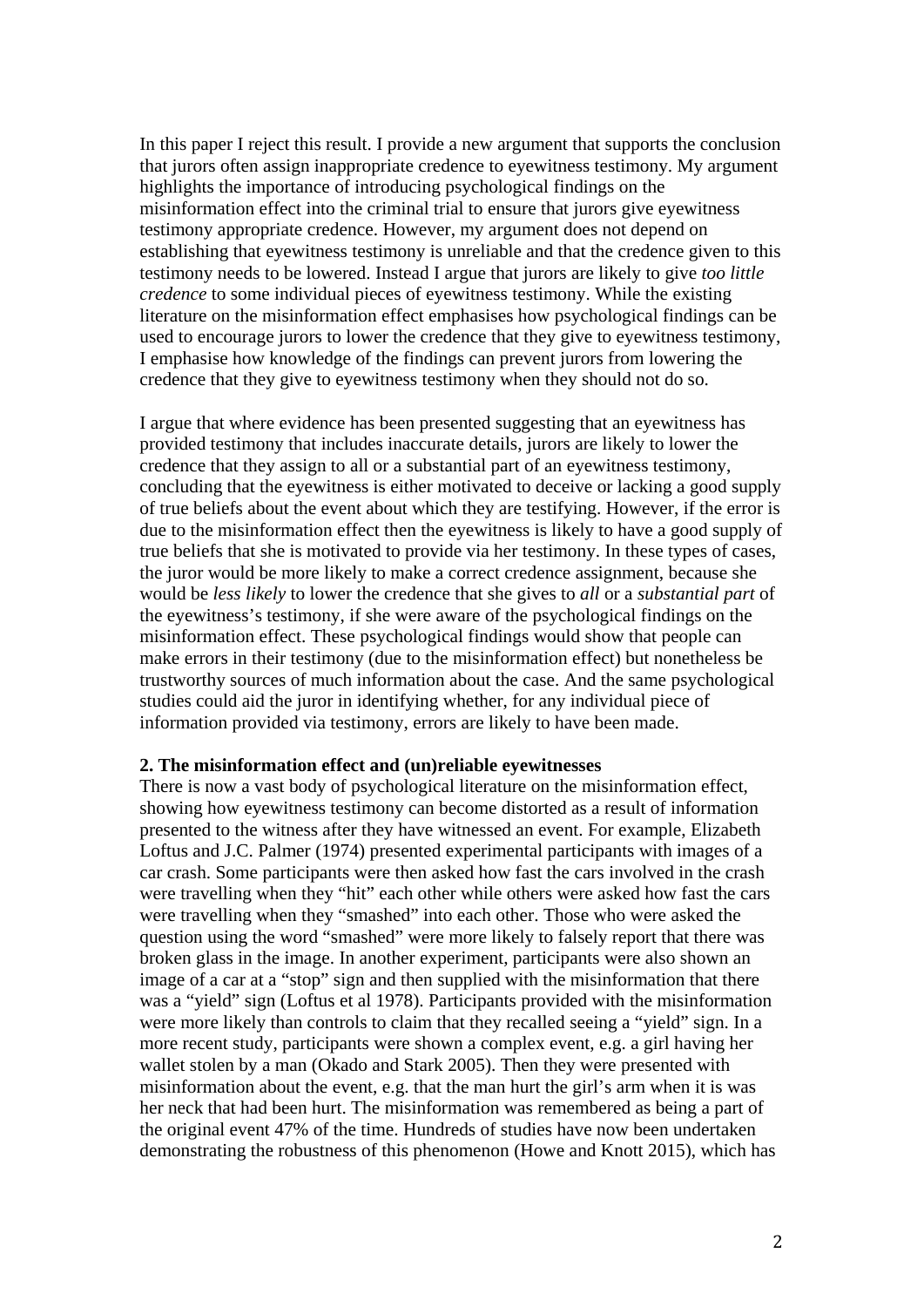become labelled the *misinformation effect* because it occurs due to the influence of misinformation provided after an event

The misinformation involved in the effect can come from a variety of sources (Loftus 2005). Many psychological experiments, including those described above, illustrate how misinformation can be provided through suggestive interviewing by police officers or lawyers. For example, a police officer could refer to some detail (e.g. a "stop" sign) in her questioning, leading a witness to falsely remember that they saw the detail. However, a *social contamination effect* has also been established: it has also been found that people's memories can be influenced by information provided by unfamiliar social peers (Gabbert et al 2004). In one experiment exemplifying this effect, participants were shown a video of a simulated car crash and then supplied with misinformation about the crash (ibid). Participants were significantly more likely to answer questions about the crash in a way consistent with the misinformation that they were supplied when the confederate, who appeared to be a social peer, provided it than when the information was provided in the form of a written narrative. The contamination effect is important when it comes to eyewitness testimony because witnesses often discuss with each other what they recall of a crime scene (ibid.). This provides an opportunity for them to contaminate each other's memories of the details of the crime.

The misinformation effect leads to distorted memories. When these distorted memories are about the details of a criminal case, and expressed in eyewitness testimony, they lead the testimony to include inaccurate details. As a result, findings on the misinformation effect have "challenged prevailing views about the validity of memory and raised serious concerns about the reliability of eyewitness testimony" (Zaragoza et al 2007: 37). They have led the leading researcher on the misinformation effect, Elizabeth Loftus and her colleague to conclude that "[...] Eyewitness testimony is very powerful and convincing to jurors, even though it is not particularly reliable"(Laney and Loftus 2017). In a recent overview of research on memory distortion and eyewitness testimony, the impact of the research was summarized as follows:

For decades, psychologists and defense attorneys have maintained that eyewitness testimony can be notoriously unreliable, and courts, including the United States Supreme Court, have recognized this fact (Wise et al 2009).

In presenting psychological evidence in support of their view that eyewitness testimony is unreliable, these authors provide reason for jurors to lower the credence they give to eyewitness testimony to reflect the potential for eyewitness error.

In response to the findings on the misinformation effect, questions have been raised about the ability of jurors to determine whether eyewitness testimony is accurate and should be depended upon to formulate a correct verdict (e.g. Schmechel et al 2006). As jurors tend to find eyewitness testimony to be compelling and persuasive (e.g. Brigham and Bothwell 1983), but the testimony is subject to distortion due to the misinformation effect, jurors will tend to find evidence that can be distorted due to the misinformation effect to be compelling and persuasive. Under such conditions, jurors overestimate the adequacy of the testimony. Psychologists and legal theorists therefore argue that jurors should be informed about the psychological findings, so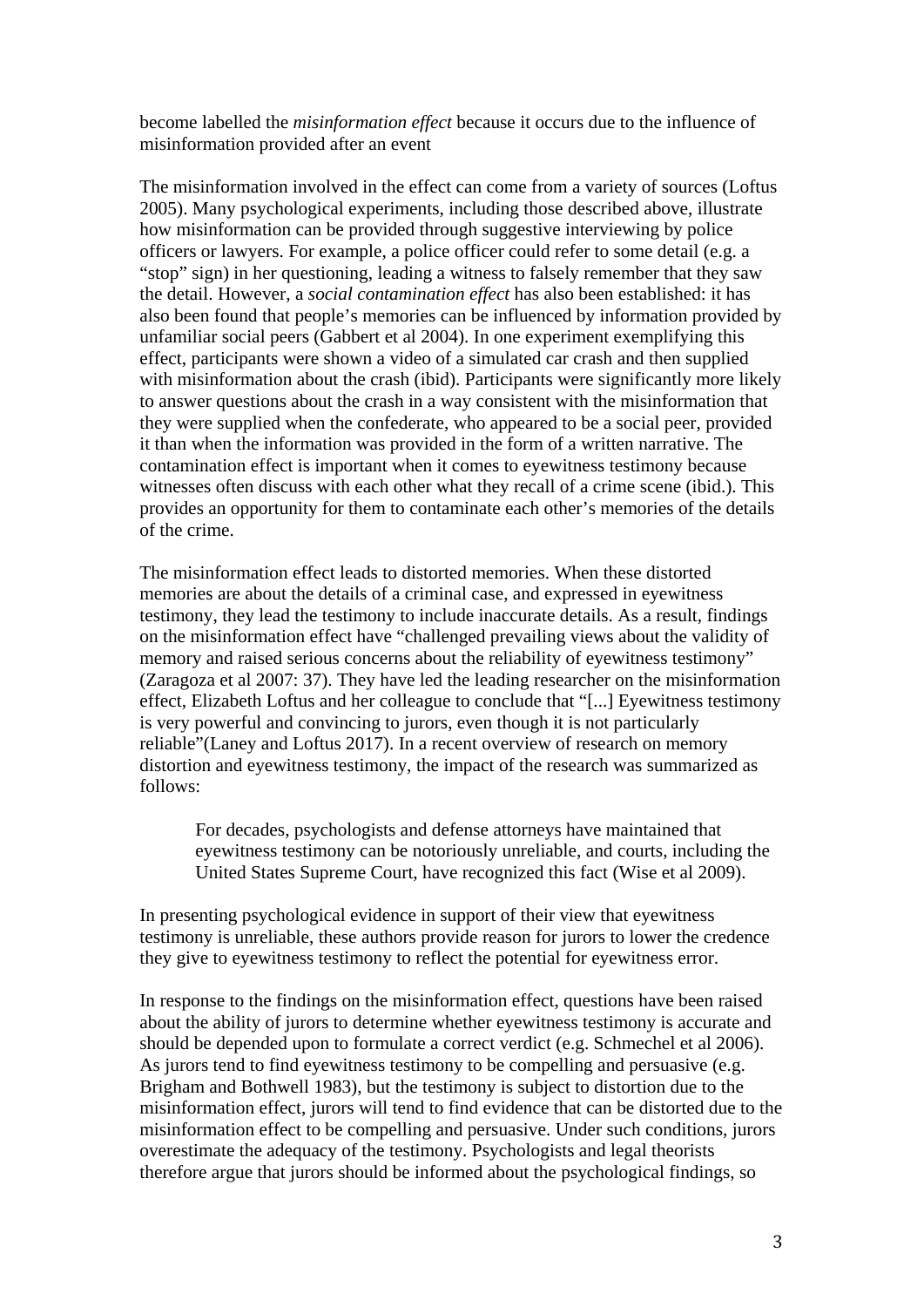that they are aware that eyewitness testimony can result from distorted memory, and the credence given to the testimony can be reduced accordingly.<sup>[iii](#page-26-2)</sup>

In contrast, the philosopher Kourken Michaelian (2013) presents a challenge to the claim that eyewitness testimony is unreliable. Michaelian argues that the process of incorporating information acquired after an event via testimony is a reliable one, so the misinformation effect reliably produces true beliefs. Michaelian presents findings suggesting that the information that is provided after an event, influencing the recollection of the event, is often accurate. He cites a study undertaken by De Paulo and colleagues (1996) suggesting that in the majority of interactions people do not intentionally tell untruths, and that the vast majority of lies are about the liar, presented for psychological reasons. A further study cited by Michaelian suggests that people tend to tell the truth as a default, choosing to lie only when telling the truth would hinder the their goals, for example, leading to some degree of social awkwardness, tension, or discomfort (Levine et al 2010, cited by Michaelian 2013).

What these studies suggest is that people tend to tell the truth when they have no motive to deceive. Moreover, where people are deceptive, it is usually in presenting information about themselves. This means that as long as the people sharing information about a crime to an eyewitness are knowledgeable about the subject matter that they are discussing, and are not talking about themselves, or aiming to achieve some goal that they cannot achieve through truth-telling, they are likely to present accurate information. If this information is integrated with other information deriving from memory, then the product is likely to be true beliefs about the crime that has been witnessed. The incorporation of information provided by others after experiencing a crime will therefore be a reliable belief forming process. Michaelian concludes that:

given the operation of the honesty bias, most […] of the testimony received by an agent will be true; and if most of the testimony received by an agent is true, then […] the unknowing incorporation of testimonial information into episodic memory is a reliable process for the formation of memory beliefs (2013, 2450).

Michaelian's argument challenges the idea that eyewitness testimony is unreliable, suggesting that the memory beliefs on which eyewitness testimony depends tend to accurately reflect the reality of the crime because they are influenced by the true testimony that others have provided to the eyewitness.<sup>[iv](#page-26-3)</sup>

Michaelian's argument also provides reason to doubt that jurors assign inappropriate credence to eyewitness testimony. It might be argued that it is appropriate for jurors to take eyewitness testimony to be compelling and persuasive if the testimony tends to accurately reflect the reality of the crime that the testimony is about. If jurors assign appropriate credence to eyewitness testimony without being informed by psychological findings on the misinformation effect then there will be no benefit to introducing these findings into the courtroom. Therefore, Michaelian's argument appears to present a challenge to both the idea that jurors assign inappropriate credence to eyewitness testimony and the idea that jurors are more likely to assign appropriate credence to eyewitness testimony if they are informed by psychological findings on the misinformation effect.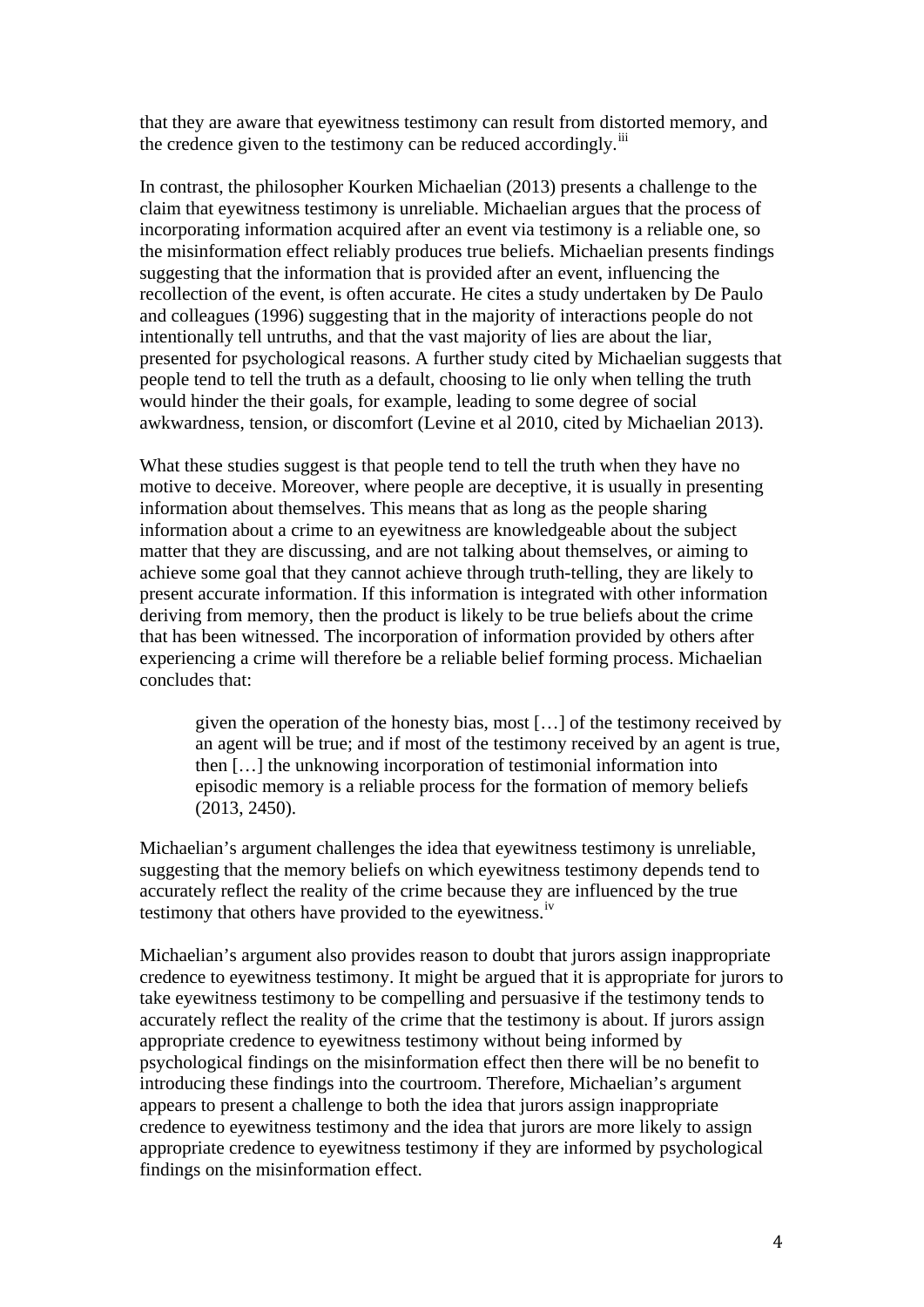What, then, should be thought about jurors' responses to eyewitness testimony? Do jurors assign inappropriate credence to eyewitness testimony? Should psychological findings on the misinformation effect be introduced into the courtroom to prevent this error? It might seem that the debate between psychologists like Loftus and Michaelian needs to be settled to answer these questions. However, in this paper I do not aim to settle this debate. Instead, I propose a new argument that shows that jurors *are* likely to assign inappropriate credence to some eyewitness testimony. The argument does not depend on existing arguments in support of the view that eyewitness testimony is unreliable, nor upon arguments claiming to establish that it is reliable. However, as we shall see in section 9, the argument does provide new support for the conclusion that eyewitness testimony is more reliable than has been appreciated by psychologists who argue that the credence assigned to eyewitness testimony should be lowered. The argument therefore occupies an interesting position relative to the existing debates: I agree with psychologists like Loftus that jurors assign inappropriate credence to eyewitness testimony *and* with Michaelian that eyewitness testimony is more reliable than it is often taken to be.

#### **3. A new look at juror credence assignments**

The new argument I propose is the *overcritical juror argument*. According to the overcritical juror argument psychological findings on the misinformation effect should be utilised within the legal system *not* because this could ensure that the credence given to eyewitness testimony is lowered appropriately to reflect the potential for error due to the misinformation effect but instead because this could *prevent the credence* given to individual pieces of eyewitness testimony from *being lowered inappropriately*.

For the sake of the current discussion, a consequentialist approach is adopted when discussing what it is to lower credence appropriately. It is assumed that it is appropriate to lower the credence given to an individual piece of eyewitness testimony only if, in so doing, one increases the chance of a correct verdict being reached about the case in which the testimony is used. One inappropriately lowers the credence given to an individual piece of eyewitness testimony if, in so doing, one decreases the chance of a correct verdict being reached. My claim is that the psychological findings on the misinformation effect present very good reason to think that the credence given to individual pieces of eyewitness testimony is frequently lowered in a way that reduces the chance of a correct verdict being reached. On a more positive note, the same psychological findings can be utilised within the legal system to prevent errors of this type from occurring.

#### **4. The cases**

The cases that are of interest are those in which an eyewitness appears to be discredited because of a single or small number of errors in their testimony. The following are examples. An eyewitness describes a car travelling at a specific speed but CCTV evidence shows that the car was travelling more quickly or slowly. An eyewitness claims that a car involved in an accident passed a yield sign when there was actually only a stop sign at the scene. An eyewitness claims that the person who committed a crime was wearing glasses but photographic evidence suggests that they were not. In the specific cases of interest, jurors who are assessing the credibility of an eyewitness's testimony conclude one or both of two things: (i) the eyewitness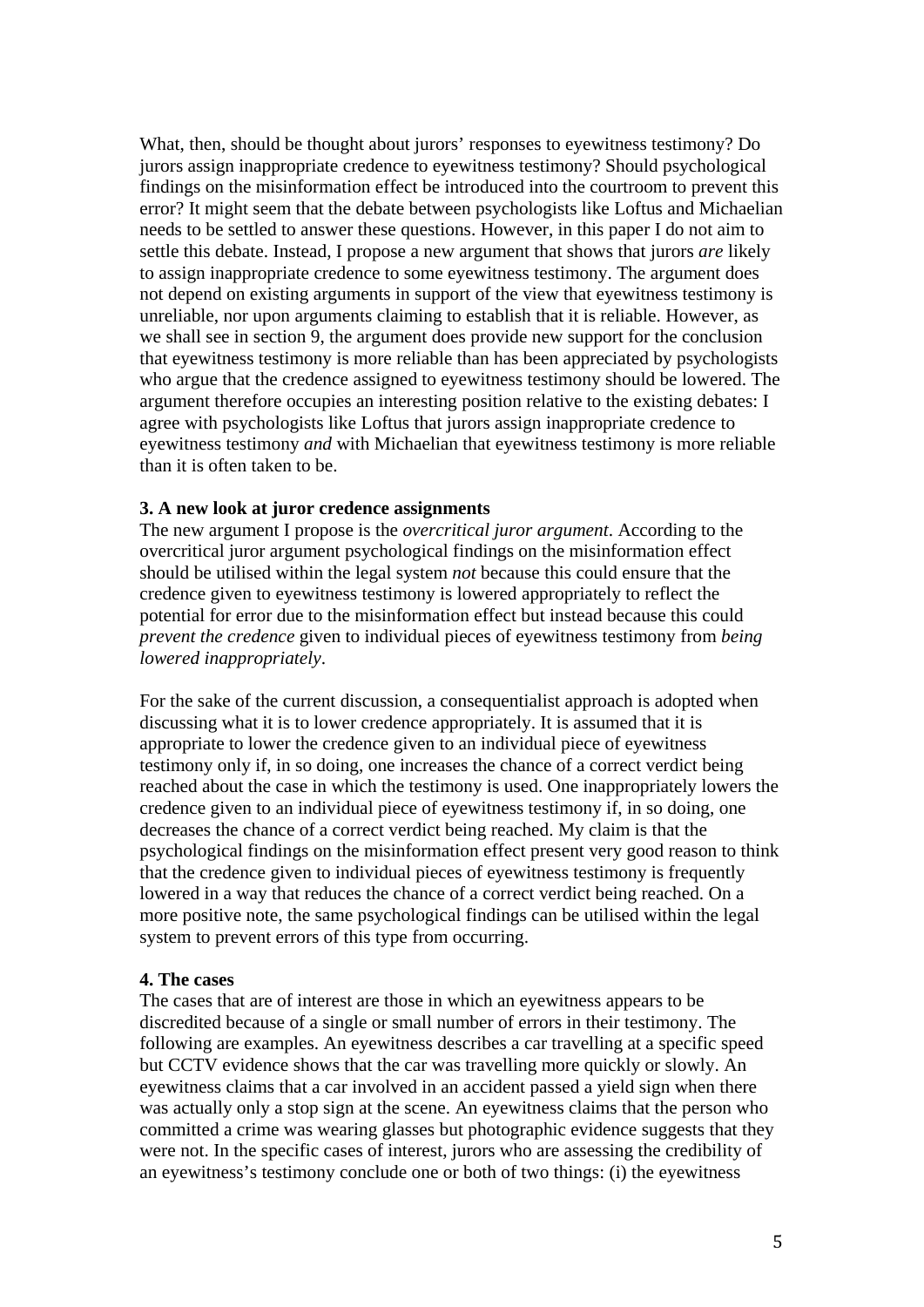intends to deceive by providing false details; (ii) the eyewitness does not have a good supply of true memories about the event about which they are testifying. This section establishes that these types of reactions occur.<sup>[v](#page-26-4)</sup>

Let us first consider how jurors might come to conclude that an eyewitness has an intention to deceive on the basis of evidence of errors in their testimony. One important role of jurors is to detect whether an eyewitness intends to deceive (see, e.g. Seniuk 2013), but people, including those working within the legal system, are generally no better than chance at discerning whether someone has honest or dishonest motives in providing information (Bond and DePaulo 2006; Ekman and O'Sullivan 1991). One clue that is often taken to indicate that a person who is testifying is being dishonest is inconsistencies or errors in their testimony (ten Brinke and Porter 2013). And people who adopt an initial position of mistrust towards an individual are especially likely to view errors as evidence of an intention to deceive (Meissner and Kassin 2004). The nature of criminal cases is that stakes are high and there can be numerous actors with competing goals, so jurors will often adopt a starting point of suspicion, suspecting any eyewitness of having a motivation to deceive. When these factors are combined, jurors are likely to take evidence of errors to indicate that a person has an intention to deceive. This is especially likely where the erroneous evidence is perceived as providing support for a verdict that the eyewitness is expected to favour. A juror could then lower the credence given to all or many substantive parts of the eyewitness's testimony, that is, those parts of the testimony that indicate something significant about the guilt or innocence of certain suspects, on the basis that they think that the eyewitness intended to deceive when providing the details.

Now let us consider how jurors might come to conclude on the basis of evidence of a single or small number of errors that an eyewitness does not have a good supply of true memories about the event about which they are testifying. Support for this claim comes from a series of psychological studies on the effect of eyewitness error. The studies show that where an eyewitness provides details that are refuted the overall credibility of the eyewitness testimony is reduced. For instance, where participants in an experiment were given two sets of contradictory evidence from fictional eyewitnesses about a fictional car accident, and one set included trivial details that were refuted, the testimony of the eyewitness who provided those details was subsequently given less credibility (Borckardt, Sprohge and Nash 2003). A similar effect occurred when experimental participants were shown testimony containing inconsistencies; they found the eyewitness to be less effective and were unlikely to convict on the basis of the testimony (Berman and Cutler 1996; Hatvany and Strack 1980), even when the inconsistencies related to trivial details (Berman, Narby and Cutler 1995). It is important that testimony was discredited, and not taken to provide the support for a particular verdict that it would otherwise seem to be provide, when the errors that were demonstrated related to *trivial* information. The truth or falsity of the trivial details would not establish guilt or innocence. Nonetheless, those fulfilling the juror role were less likely to convict when the trivial details were shown to contain errors or be inconsistent with other evidence. This shows that errors in some details within an eyewitness's testimony, i.e. the trivial details, are taken to undermine the credibility of other details, i.e. those that indicate guilt or innocence. Eyewitnesses are assumed, based on a small number of trivial errors, to lack a generally good supply of true memories. These experimental findings thus provide good reason for thinking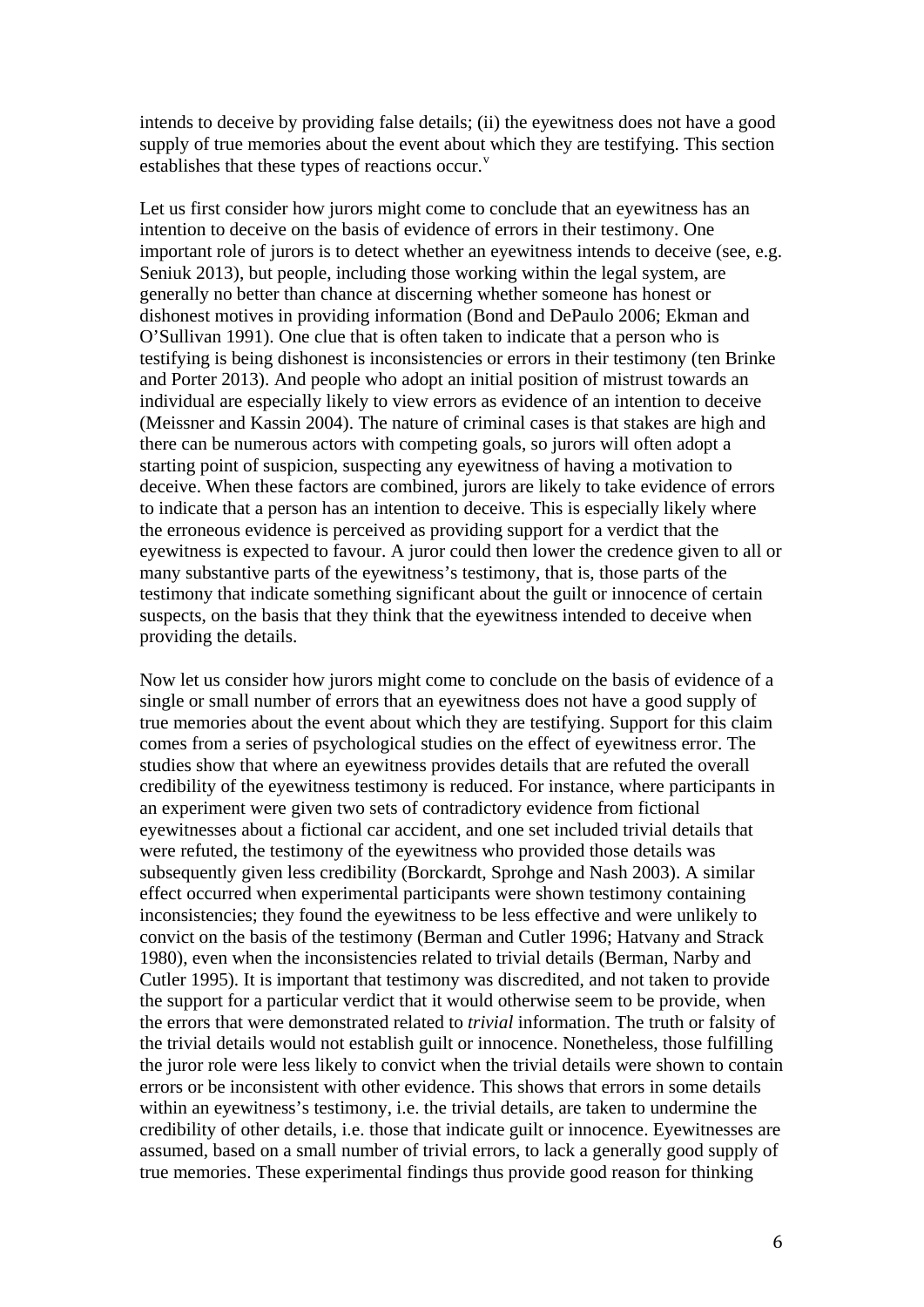that that jurors are susceptible to concluding that an eyewitness lacks a good supply of true beliefs about a case based on evidence of a single or small number of errors.

## **5. Eyewitness error and the intention to deceive**

In the next three sections I aim to show that the juror who responds to evidence of error in eyewitness testimony by concluding (i) or (ii) will be susceptible to assigning inappropriately low credence to various of the eyewitness's beliefs when the error is due to the misinformation effect. This section focuses on how the conclusion that evidence of error shows that the eyewitness has an intention to deceive will be false when their error is due to the misinformation effect. To see this point, it is useful to reflect upon the explanation of the effect given in the cognitive sciences, and how it implies that the effect occurs without being caused by a motivation to deceive.

The misinformation effect is argued by cognitive scientists to be the result of the ordinary operation of human cognitive mechanisms. The effect has been explained by appeal to the constructive nature of memory (see e.g. Loftus 2005; Michaelian 2013; Schacter et al. 2011)*.* According to *constructivism*, traces of information rather than discreet records of events are stored to memory and the traces are combined at the point of retrieval to construct a representation of a past event. This phenomenon is taken to explain the misinformation effect in the following way: Traces of information about one's personal experience of an event can become combined with traces of information of being provided with testimony or information about being suggestively questioned so that one falsely recalls events in a way that is consistent with information provided after the event (ibid.). Where the information that is provided after the event by others is *mis*information the result is the misinformation effect: distorted memories are formed that are consistent with the misinformation rather than genuinely reflecting the event as experienced.

As such, the effect does not occur due to any intention to deceive on the part of the believer. Some memory distortions seem to have motivational components, for example, memory systems can filter incoming information in ways that are selfenhancing, supporting a positive view of the person doing the remembering (Wilson and Ross 2003; Sutton 2009). However, even in these cases, the motivational component of the distortion is not taken to involve any consciously chosen intention to deceive. Moreover, the misinformation effect in particular is explained at the level of cognitive mechanism without reference to the motivation of the person who possesses the cognitive mechanism (see, e.g. Schacter et al 2011). This means that even an eyewitness testifier who is strongly driven by the desire to provide true testimony, and who has no conflicting desires, can be susceptible to the effect.

As errors in the details provided within eyewitness testimony can be the result of the misinformation effect, and the misinformation effect is not caused by an intention to deceive, errors in the details of testimony can occur in the absence of an intention to deceive. Jurors who assess the credibility of an eyewitness who provides erroneous testimony due to the misinformation effect and conclude that they intend to deceive are therefore likely to inappropriately lower the credence that they give to much of the eyewitness's testimony.

## **6. Eyewitness error and a good supply of true memories**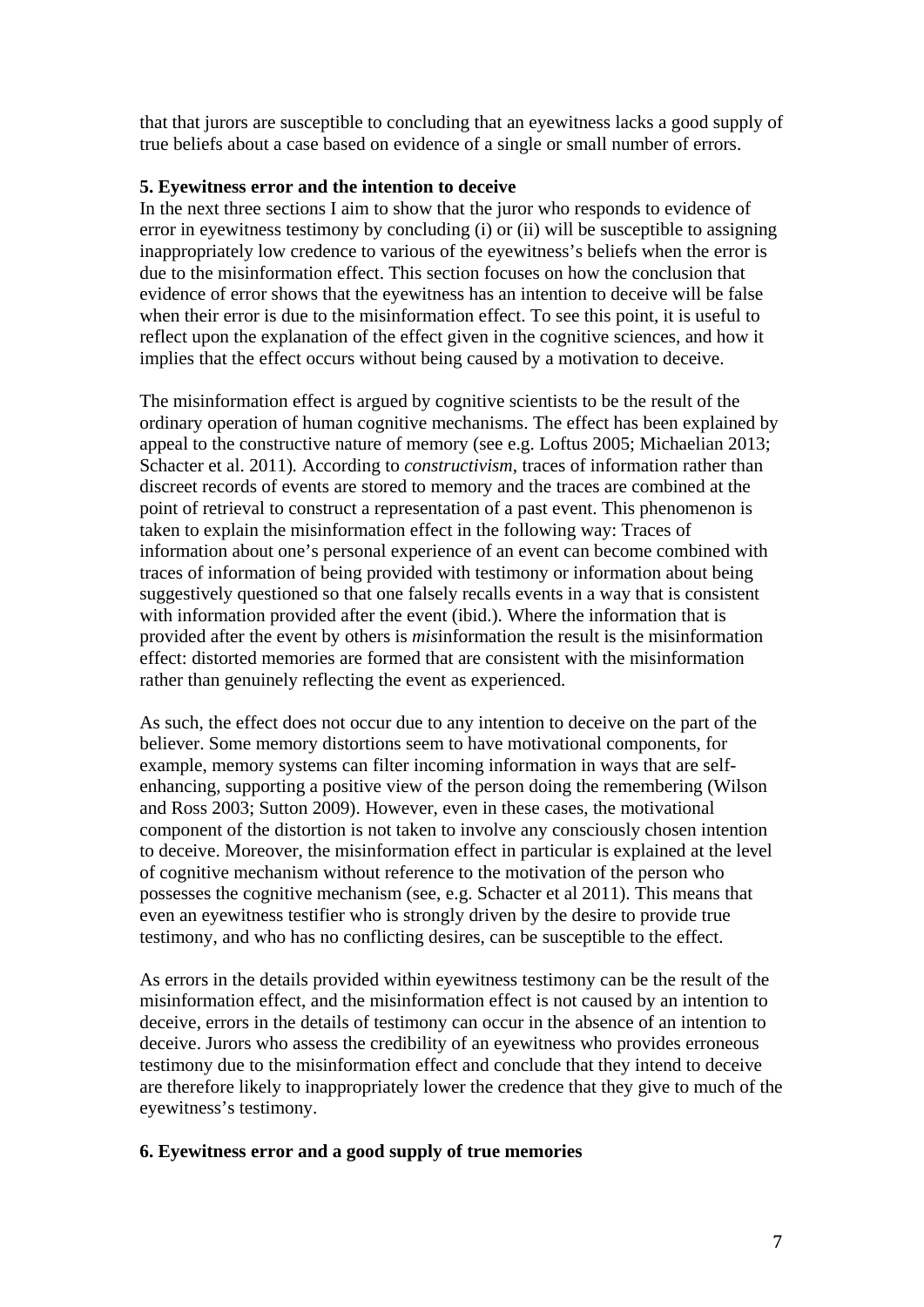Let us now consider the second conclusion that could be drawn on the basis of evidence of error in an eyewitness account: that the eyewitness does not have a good supply of true beliefs about the event about which they are testifying. This section shows that it is consistent with evidence of error in an eyewitness account that occurs due to misinformation effect that the eyewitness has a good supply of true beliefs about the event that they could provide in their testimony.

It is, first of all, consistent with evidence of error in an eyewitness's account that she is intellectually [vi](#page-26-5)rtuous (Montmarquet 1987, 1993; Zagzebski 1996). <sup>vi[vii](#page-26-6)</sup> In section 5 it was shown that the best existing explanation of the effect suggests that an eyewitness can be properly motivated to provide true testimony but nonetheless make errors due to the effect. This means that the eyewitness can be conscientious in the way that she attempts to recall information from her memory, she can be openminded about what happened, she can be driven by the aim to pay attention to detail and display many other intellectual virtues (Montmarquet 1987, 1993; Zagzebski 1996), and so on, but nonetheless make errors in her recall of an event due to the misinformation effect. As long as there is good reason to think that a person who displays intellectual virtues of this kind is likely to have many true beliefs about any particular event, it is consistent with errors due to the misinformation effect that the eyewitness can have a good supply of true beliefs about an event as a result of being intellectually virtuous.

Second of all, a person is likely to have a good supply of true beliefs about the *gist* of an event that they have experienced even if they lack true beliefs about the details of that event. For example, an eyewitness might falsely recall that a person involved in an accident passed a "stop" sign rather than a "yield" sign but nonetheless accurately recall that one person travelling at a dangerous speed caused the accident. What reason is there for thinking this? Psychological studies suggest that human memory systems form two sorts of representations of events: *gist representations* and *verbatim representations* (Brainerd & Reyna 2002). This fact is taken to explain the phenomenon found in the Deese-Roediger-McDermott series of experiments (developed by Deese 1959, and revised by Roediger & McDermott 1995). In these experiments participants are shown a list of words (e.g. *baker, butter, filling, brown, dough, grain, flour, knife, wheat, old*) and asked to recall them. They systematically and predictably claim to have studied words that are not on the list but are semantically related to words on the list (e.g. bread). This phenomenon is explained in the following way: the participants form a gist representation of the items in the list (e.g. bread-related items) as well as a verbatim representation (containing each individual item). When they come to recall the items they utilise the gistrepresentation, filling out the details in the list in a way that fits the common theme of the list. They make the error of claiming that they studied unstudied words because they include items that fit the theme captured by the gist representation but were not on the original list. It is thought that the gist-representation remains while the verbatim representation fades (Brainerd & Reyna 2002), allowing the rememberer to retain key information even as their grasp of the details fade. The dissociation between the two forms of representation means that an eyewitness might lack an accurate representation of some of the details of an event but nonetheless be a good source of information about the gist of the event.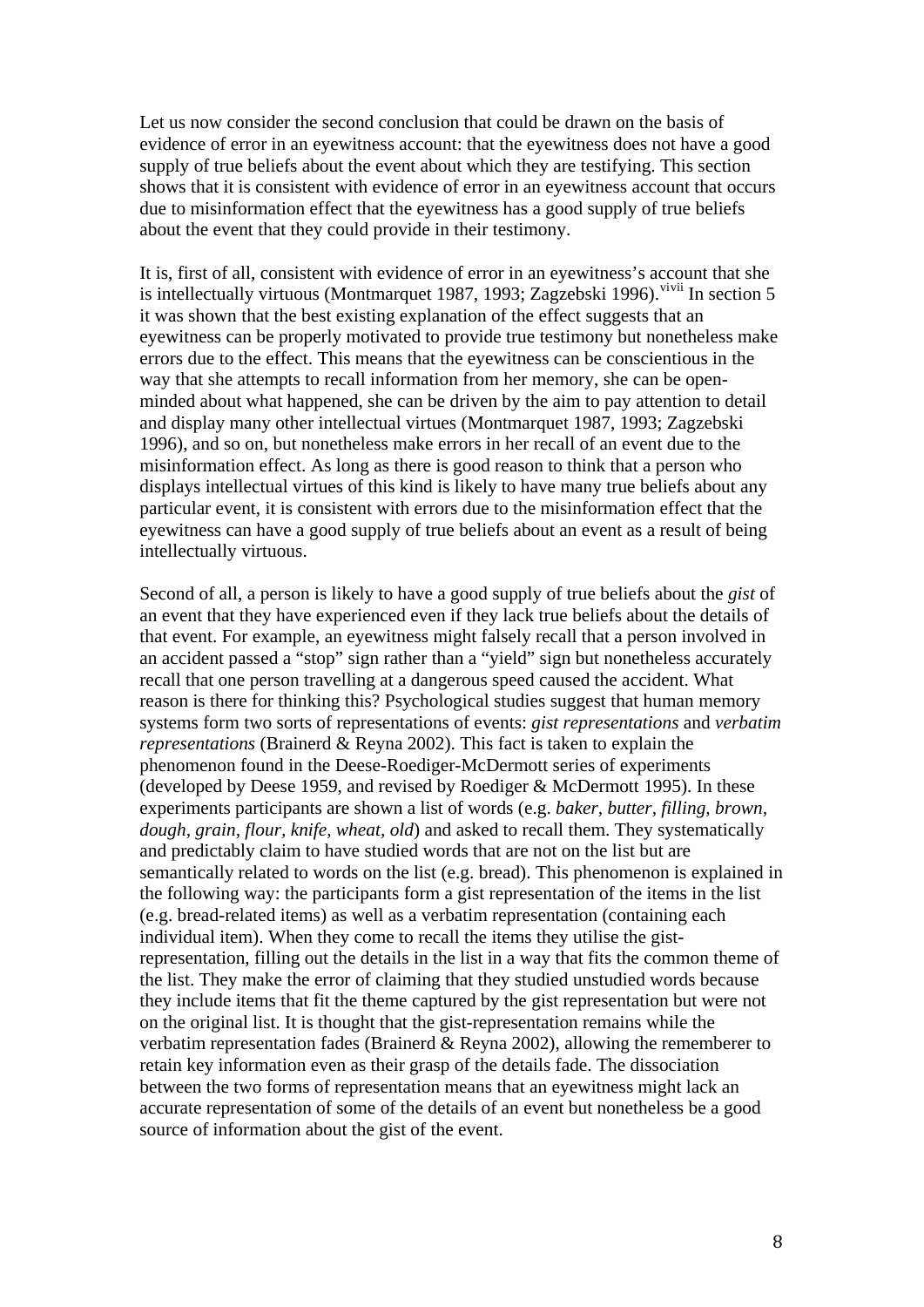Psychological studies also suggest that the eyewitness will have a good supply about many details of an event other than those about which she has provided erroneous testimony. The studies suggest that at least one of a number of "eliciting" or triggering conditions need to be in place for the misinformation effect to occur (Loftus 2005), and, for any event, these conditions might be in place for some details about the event but not others. Most obviously, for the misinformation effect to occur, misinformation about the details of an event must be made available to the person who misremembers. For example, an eyewitness must be exposed to suggestive questioning or provided misinformation from another eyewitness about the specific detail. A person can be provided misinformation about some particular detail of an event (e.g. the type of sign that a car passed through) but not some other detail (e.g. the colour of the car). She can consequently be subject to the misinformation effect with respect to her memories of some details of the event but in a position to provide accurate details about others.

Other factors that determine whether a person is susceptible to the misinformation effect include: (i) the time that passes between them being provided with misleading information and them being asked about the event (Loftus et al 1978); (ii) whether or not they think that they were in a good position to form an accurate memory (e.g. whether or not they think they were drunk when the incident occurred) (Assefi and Garry 2002); (iii) the social status of the person who provides the misinformation (Dodd and Bradshaw 1980; Smith and Ellsworth 1987; Underwood and Pezdek, 1998); (iv) whether or not the accent of the person who provides the misinformation conveys that they are powerful and socially attractive (Vornik et al 2003); (v) whether or not there is a strong discrepancy between the person's memories of the event and the information provided about the event (Tousignant et al 1986); (vi) whether the person pays attention at the point of encoding the information and the point of retrieval (Zaragoza and Lane 1998); (vii) whether or not the person is repeatedly exposed to the misleading information (Zaragoza and Mitchell 1996; Mitchell and Zaragoza, 1996).

For any event, some of these triggering conditions might be present for some details of an event but not others. For example, one might undergo repeated questioning about whether a person accused of dangerous driving passed through a "stop" sign without stopping, while the colours of the cars involved in the accident are never mentioned to you. Or you might confidently remember the make and model of the car, because you are a car mechanic so think that you were in a good position to form an accurate memory of this detail, and vehemently reject the suggestion that the car was another make and model, thereby avoiding the misinformation effect. But you might simultaneously be susceptible to misremembering that there was a "stop" sign because you did not attend to the street signs at the scene of the crime. In cases of this sort, psychological studies suggest that some details of an event are likely to be misremembered due to the misinformation effect while other details are remembered accurately.

Furthermore, there is reason to think that people will often avoid the misinformation effect even when they could be susceptible (Michaelian 2011). Source-monitoring errors are a leading explanation of the misinformation effect (for reviews see e.g. Belli and Loftus 1994; Lindsay 1994; Mitchell and Johnson, 2000). The misinformation effect involves people misidentifying memories that have their source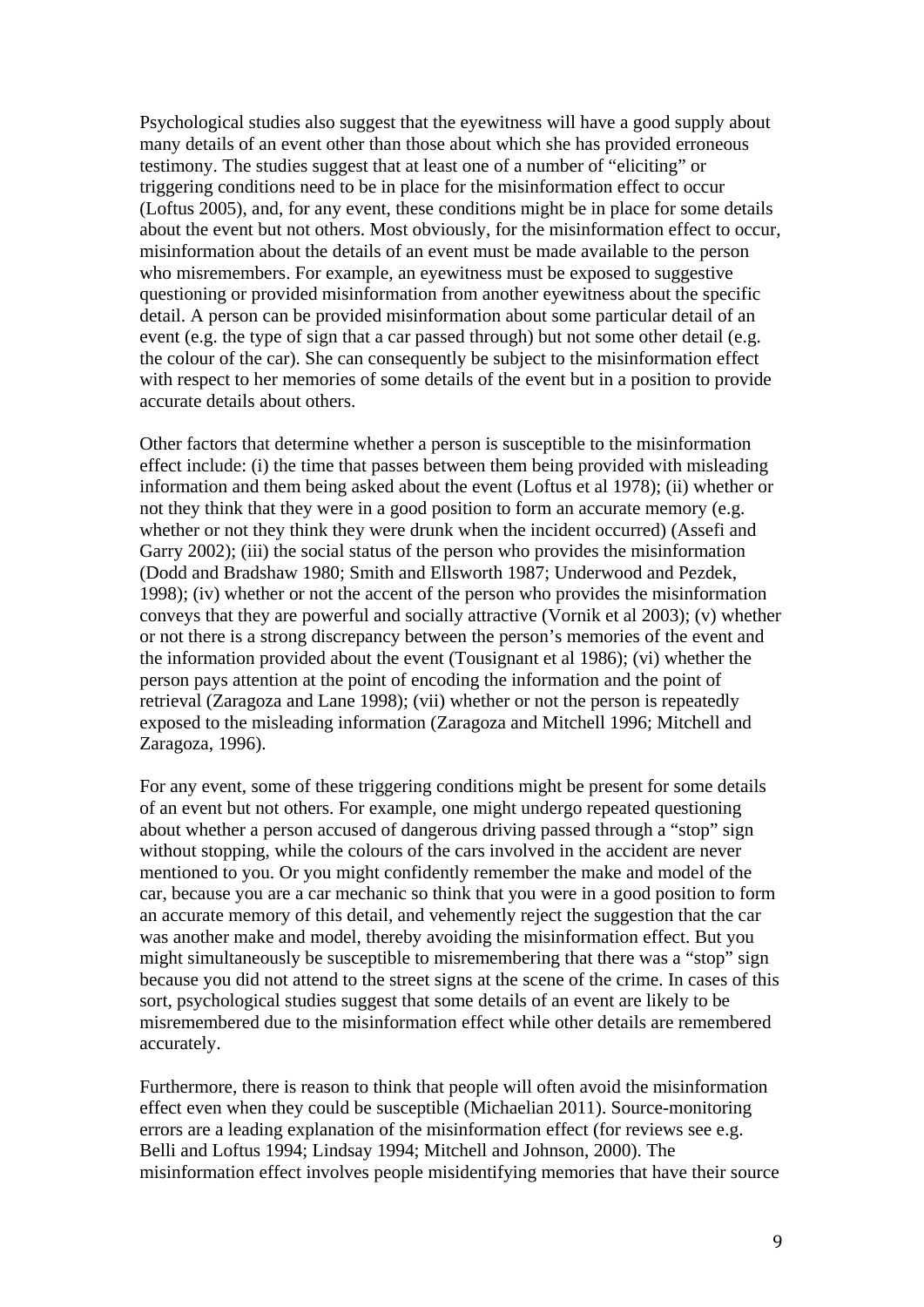in testimony as memories that have their source in experience. But cognitive scientists argue that source-monitoring errors are exceptional because traces of information stored in memory bear the mark of their origins (Johnson 1988). For example, memory representations of events that have been perceived are usually experienced as more vivid than memory representations of events that are dreamed (Mitchell and Johnson 2000). Source-monitoring involves comparing the experiential characteristics associated with the representations to expectations of what the characteristics would be like if they were produced by, for example, experience rather than dreaming (ibid). The experiential differences between the representations ensure that people are often good at identifying their source through this comparison (Michaelian 2011). The process is not infallible, of course: the fallibility of the process explains how the misinformation effect occurs, but it is thought that the process is reliable because the marks of origin reliably indicate the source of memories (ibid.). Work on sourcemonitoring thus suggests that people often avoid the misinformation effect because they can properly identify the source of some misinformation that they have been supplied. Consequently, evidence that a person has made an error that is the result of the misinformation effect does not mean that she is likely to make numerous other errors.<sup>[viii](#page-26-7)</sup>

In sum, then, findings from the cognitive sciences strongly suggest that a person can display errors in her eyewitness testimony due to the misinformation effect while nonetheless having a good supply of true beliefs about the event about which she is testifying. She might (a) have an excellent intellectual character; (b) be able to accurately remember the gist of what happened in the event; and (c) be able to accurately remember many details. This means that jurors who conclude on the basis of evidence of errors in an eyewitness's testimony about an event that she lacks a good supply of true beliefs relating to the event are likely to inappropriately lower the credence they give to some details in the testimony.

### **7. Errors and the Ordinary Functioning of Good Eyewitnesses**

The argument presented so far provides reason for accepting that it is consistent with an eyewitness providing testimony that includes false details that she has a good supply of true beliefs that she is motivated to provide in the witness stand. This section shows that, if leading theories in cognitive science and contemporary philosophy of memory are correct, the errors that occur due to the misinformation effect are the result of a feature of human cognitive systems which can bring substantial epistemic benefits. Moreover, the epistemic benefits gained through this feature or these features of human cognition increase the chance of any person being a good eyewitness. This means that errors in testimony can be a sign of the ordinary operation of the cognitive mechanisms that make human beings able to be good eyewitnesses.

To substantiate this point, I first outline various descriptions of the functions of the cognitive mechanisms that produce the misinformation effect provided in the cognitive sciences and philosophy of memory (in section 7.1). I show that all of the functions bring distinctive epistemic benefits (section 7.2). I argue that the mechanisms are *epistemically innocent*: although they bring epistemic costs they also bring substantial epistemic benefits that would otherwise be missed (section 7.2). Then I show that the benefits facilitate humans, who each possess the mechanisms, being good eyewitnesses (section 7.3).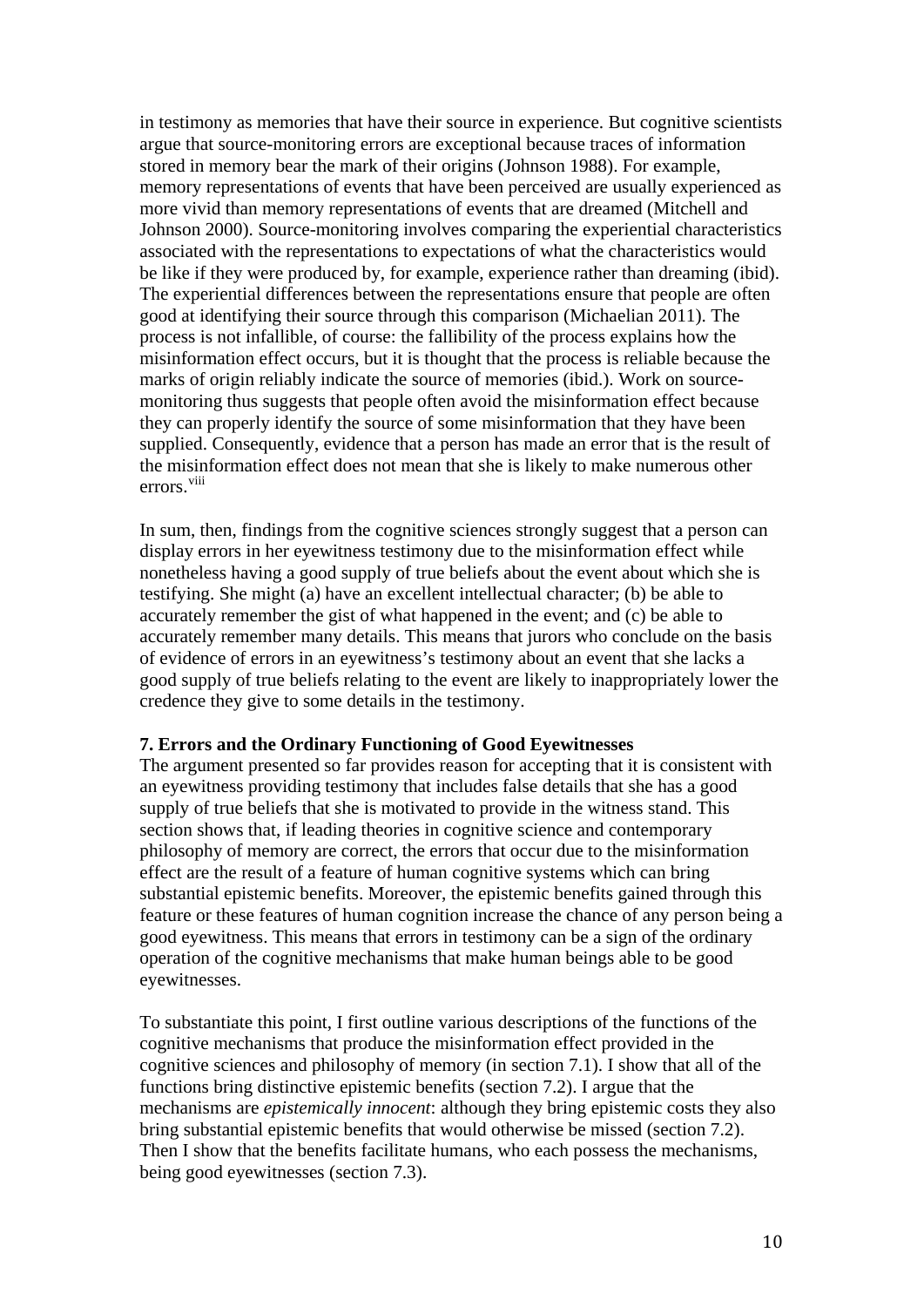*Epistemic benefits* are defined for the purposes of the current discussion as features of a cognitive system that facilitate the achievement of epistemic goals " including acquiring new true beliefs; retaining and using relevant information; increasing the coherence of a set of beliefs; and gaining understanding" (Puddifoot and Bortolotti 2018). There has been a great deal of discussion within the cognitive sciences about how memory distortions, such as the misinformation effect, are the result of the ordinary operation of cognitive mechanisms that are *adaptive* (see, e.g. Schacter el al. 2007; Sutton 2009; Schacter 2011). However, the current discussion focuses on how the cognitive mechanisms responsible for the memory distortion bring specifically *epistemic* benefits.

### **7.1. Functions of constructive memory systems**

As discussed in section 5, the misinformation effect is explained by leading cognitive scientists as being a result of the *constructive nature of human memory systems* (see, e.g. Loftus 2005; Michaelian 2013; Schacter et al. 2011). The *archival view of memory*, according to which memory functions like a storehouse, storing complete and discreet records of events, is now generally rejected and a variety of versions of *constructivism* have come to dominate the cognitive science and philosophy of memory (Robins 2016, for defences of constructivism see e.g. Bartlett 1932; Neisser 1967; Suddendorf and Corballis 1997, 2007; Loftus 2005; Schacter and Addis 2007, Schacter et al 2007, Schacter et al 2011; Shanton and Goldman 2010; Michaelian 2011, 2013, 2016a, 2016b; Klein 2013; De Brigard 2014).

Constructivists argue that the cognitive mechanisms responsible for memory support functions other than accurately representing the past (Suddendorf and Corballis 2007; Schacter and Addis 2007; De Brigard 2014; Michaelian 2016a,b). According to constructivism, the best way to explain the frequency of the systematic and predictable memory errors studied in the cognitive sciences—including the misinformation effect—is to suppose that the production of accurate representations of the past is not the sole, or even the main, function of the cognitive mechanisms that support remembering (Sutton 1998; Michaelian 2012; De Brigard 2014). [ix](#page-26-8) Constructivists appeal to evidence suggesting that people with pathologies like Alzheimer's are less prone to some common memory errors that are the result of the process of construction (Schacter et al 1996; Schacter et al 1997; Melo et al. 1999). This evidence is taken to show that failing to accurately represent the past is a part of the proper functioning of the cognitive mechanisms that underpin memory—proper functioning that is disturbed in cases of the pathology involved with Alzheimer's. If inaccurately representing the past is a part of the proper functioning of the cognitive mechanisms responsible for memory then accurately remembering the past cannot be the sole function of those mechanisms. Furthermore, constructivists appeal to evidence suggesting that susceptibility to common memory errors correlates with the ability to successfully complete some cognitive tasks, including those involving convergent thinking (Howe et al 2010; Dewhurst et al 2011). Each of these findings are taken to support the conclusion that the cognitive mechanisms that produce memories, including the distorted memories produced as a result of the misinformation effect, subserve a broader cognitive function, encapsulating but not limited to remembering past events.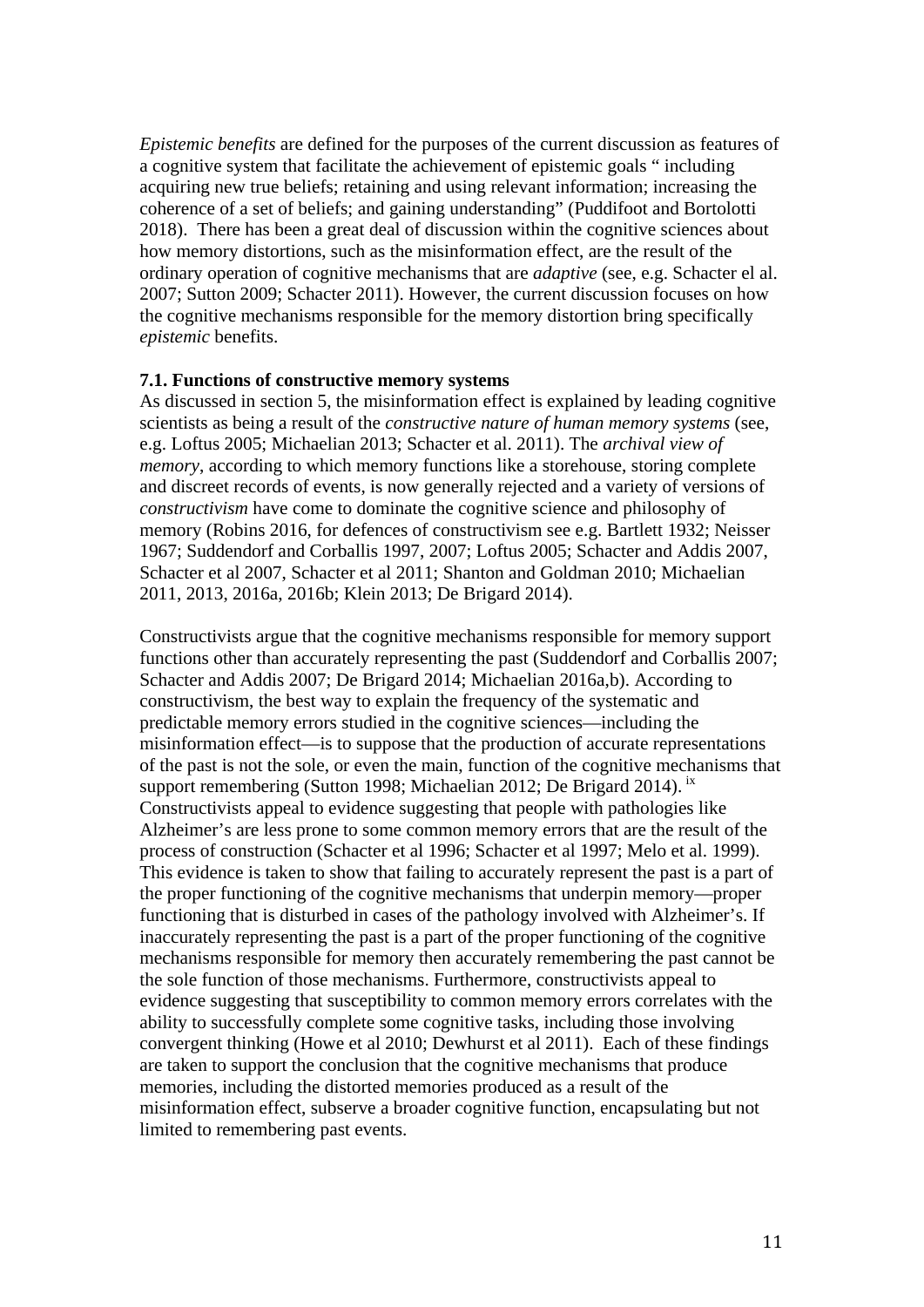There is some disagreement among constructivists about the precise functions that are subserved by the cognitive mechanisms that produce memories. What follows is a survey of the constructivist positions.

On the mental time travel view, the goal of the cognitive mechanisms is mental time travel: *the projection of the self into the past or future* (Tulving 1985; Suddendorf and Corballis 1997, 2007).

[...]Episodic memory implies a mental reconstruction of some earlier event, including at least some of the particularities of that event, such as the principal characters involved, the actions that took place, the setting, and the emotional reactions. Metaphorically speaking, it might be regarded as the result of a mental journey into the past. This idea is readily extended to the future. Based on previous experiences, we can imagine specific events in the future, including the sorts of particularities that have characterized events in the past (Suddendorf and Corballis 2007: 301).

On the mental time travel view, remembering involves mental time travel into the past, but it is unlikely that the cognitive mechanisms evolved to support time travel in this direction. The adaptive advantage of mental time travel comes from its facilitation of time travel into the future: i.e. the ability to experience how future events are going to be (Suddendorf and Corballis 2007). By accurately predicting the future, mental time travel *supports good decision-making, which increases fitness*.

The following evidence is used to support the mental time travel model: (i) Evidence that increased distance of an event from the present reduces the phenomenological richness of the experience of the event regardless of whether the event is in the past or future (D'Argembeau & Van der Linden 2004). (ii) Evidence that patients with amnesia who are unable to answer questions about yesterday are also unable to answer questions about tomorrow (Klein et al. 2002; Tulving 1985). (iii) Evidence that patients with depression who struggle to retrieve information about specific events in their past also struggle to imagine future episodes (Williams et al. 1996). (iv) Evidence that children gain the ability to answer questions about yesterday and tomorrow at the same age: around 4 years old (Busby & Suddendorf 2005). (v) Brainimaging studies suggesting that the same "core network" of neural regions are utilised in remembering the past and predicting the future (Okuda et al. 2003). Each of these findings suggests that the ability to project oneself into the past and future are supported by the same cognitive mechanisms. A plausible evolutionary explanation of the existence of the cognitive mechanisms is that their primary function is to facilitate the *projection into the future required for good quality decision-making*.

Daniel Schacter and Donna Addis (2007, see also Schacter et al. 2007; Schacter et al. 2011) defend a similar view of the functions of the cognitive mechanisms supporting memory to that of the mental time travel model, but focus more closely on the operation of constructive processes. According to their *constructive episodic simulation hypothesis,* the primary function of human memory systems is *the flexible*  simulation of future events.<sup>[x](#page-26-9)</sup> The constructive nature of human memory facilitates accurate simulation of future events because the future never precisely resembles the past. Constructive cognitive mechanisms allow information from various different events to be abstracted and combined to simulate novel future events. Although the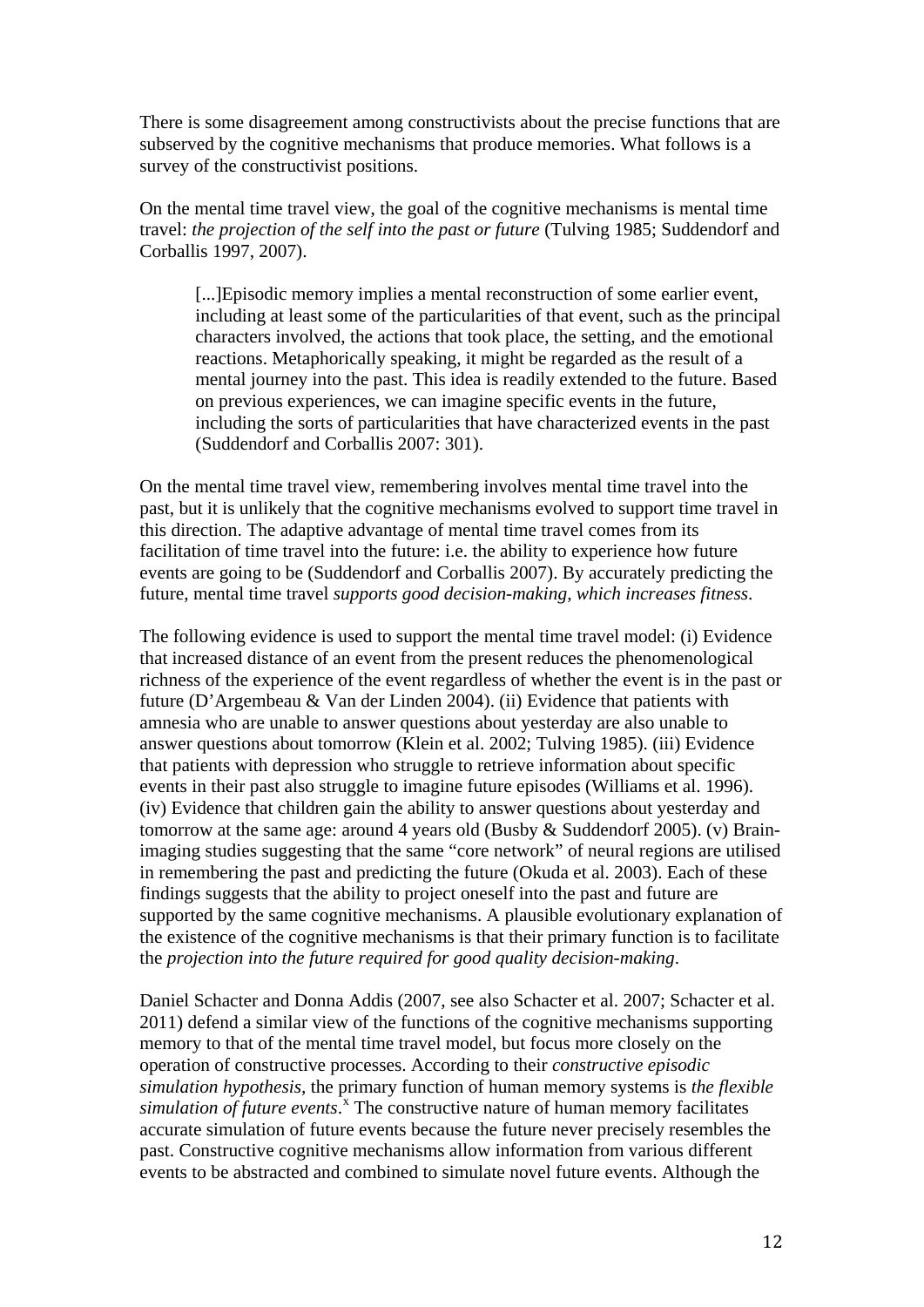process of construction facilitates accurate simulations of the future, it also explains errors such as the misinformation effect because the process of construction can involve "miscombining elements" (Schacter et al. 2011), including from memory and testimony.

The idea that the function of memory is to simulate the future has received uptake from philosophers of memory defending simulationist approaches to memory (Shanton and Goldman 2010; Michaelian 2011, 2016a,b). On the *simulationist view*, remembering is "generating a more or less probable representation of a target event" (Michaelian 2016b, 6). Successful remembering can be distinguished from unsuccessful remembering, such as confabulation, on the basis that successful remembering is produced by memory systems operating in ways that tend to produce true simulations whereas confabulation occurs through memory systems operating in ways that tend to produce false simulations (ibid).

In defending his *episodic hypothetical thinking model*, Felipe De Brigard (2014) argues that the cognitive mechanisms that produce memories operate to meet a broader goal than that specified within the mental time travel and constructive episodic simulation hypothesis views: the *formation of simulations of what might happen or might have already happened to us*. [xi](#page-27-0) De Brigard argues that his view is consistent with a vast body of evidence. It is consistent with the evidence suggesting that the same cognitive mechanisms underpin projection into the past and future, which also supports the mental time travel view and the constructive episodic simulation hypothesis. If the main function of the cognitive mechanisms is to develop representations of events that might happen or might have already happened to us then these representations could be used to project oneself into the past or future. The *episodic hypothetical thinking model* is also consistent with evidence that memory retrieval is sensitive to the probability of an event happening in a particular context. For example, the rate at which participants correctly or incorrectly recalled that an item was found in a context was predicted by their judgements of the likelihood that the item would be found in the context (Hemmer and Steyvens 2009). On this view, the way that memories are constructed reflects the probability that the event occurred (in any particular way): constructions are plausible representations of ways that things could be.

De Brigard's view is distinct from the mental time travel view and constructive episodic simulation hypothesis because it suggests that the main functions of the cognitive mechanisms that produce memories include facilitating thinking about *counterfactuals*, i.e. what could have happened but did not. Support for this more inclusive view of the functions of memory systems comes from the following sources: (i) Evidence that children begin counterfactual thinking at the same time memories begin consolidating in long-term memory and when episodic future planning begins (German and Nichols 2003). (ii) Evidence of patients with deficits in both episodic memory and counterfactual reasoning, for example, evidence that people with amnesia provide impoverished descriptions of plausible imagined events (Rosenbaum et al 2009; Hassabis et al 2007). (iii) Evidence suggesting that there are similarities in the phenomenology and amount of details given by participants during thinking about episodes in the past and future and during counterfactual thinking (De Birgard and Giovanello 2012). (iv) Evidence that the same "core network" of brain regions are implicated in counterfactual thinking and recollection of autobiographical information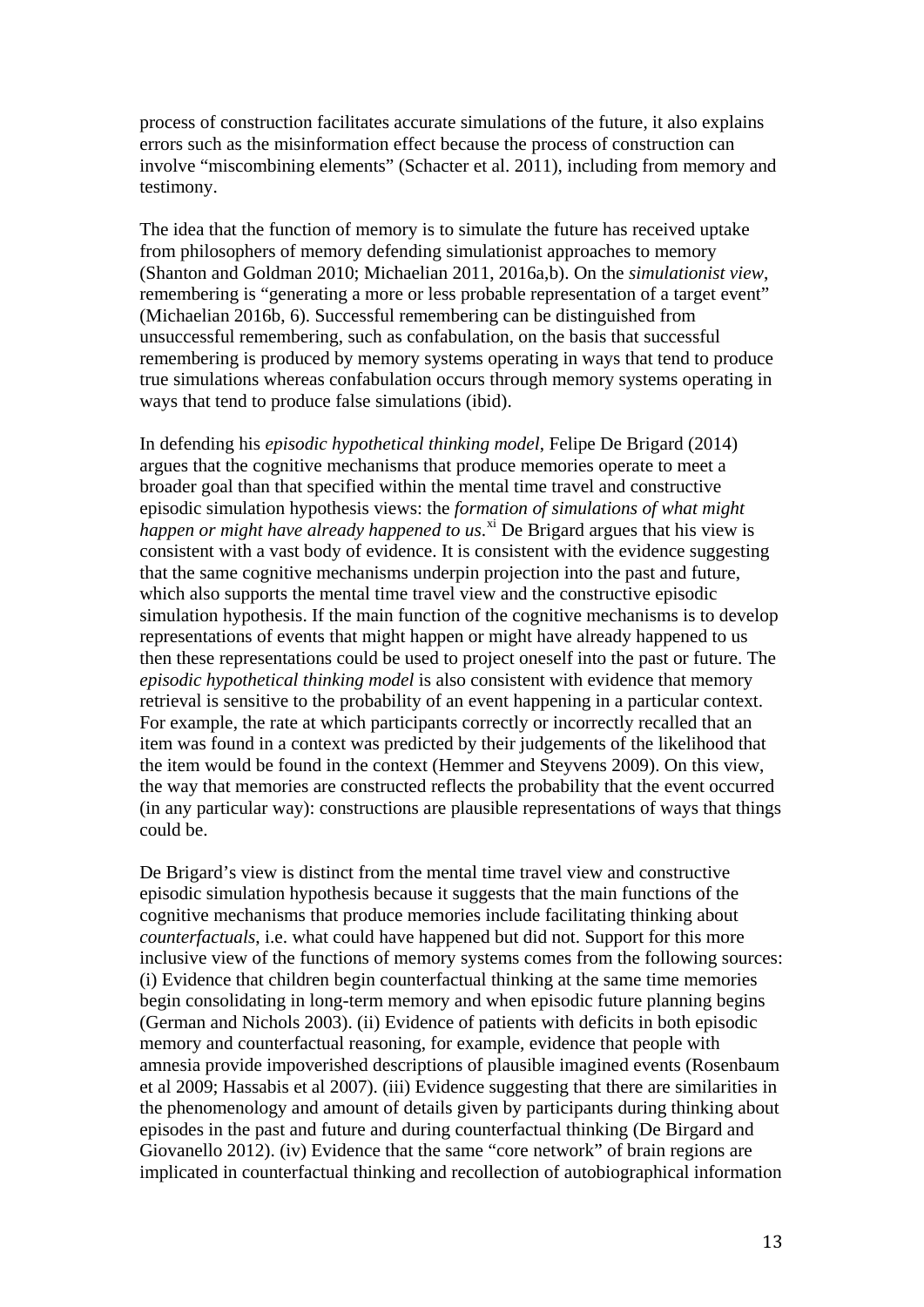(Addis et al 2009; van Hoeck 2012). Each of these pieces of evidence is consistent with the cognitive mechanisms underpinning memory having as their main function the formation of simulations about what might happen or might have happened to us, including simulations of counterfactual events. On this view, the misinformation effect would occur due to the binding together of information from experience and testimony to formulate a plausible hypothesis about what might have happened in the past.<sup>[xii](#page-27-1)</sup>

In sum, then, recent research from the cognitive sciences and the philosophy of memory suggests that memory errors such as those present in the misinformation effect are the result of the ordinary operation of cognitive mechanisms that support functions other than the representation of past events: (i) *projection into the future required for good quality decision-making*, (ii) *flexible construction of simulations of the future*, and/or (iii) *hypothetical thinking about what might happen or might have happened (including counterfactual thinking)*.

## **7.2. Epistemic Benefits and Epistemic Innocence**

Each of the functions ascribed to the cognitive mechanisms underpinning memory (and outlined in section 6.1) brings substantial epistemic benefits. Projection of oneself into the future facilitates numerous epistemic goals. It produces beliefs about the future. When successful, the projection produces *true* beliefs about the future. When it draws upon past experiences, projection into the future produces beliefs about the future that cohere with beliefs about the past. It allows one to navigate one's environment by setting expectations about features likely to be found in an environment. It can therefore facilitate the acquisition of knowledge and understanding downstream. For example, a scientist designing the methodology for an experiment might project herself into the future experimental setting. In the process, she might form true beliefs about the future. She might form beliefs about the experiment that fit with her beliefs about past experiments. As a result, she might have correct expectations about what measurements to make and data to gather. She might consequently obtain scientific knowledge and understanding as a result of successful mental time travel.

The construction of simulations of future events from traces of information about various different past events brings an extra epistemic benefit, in addition to the general benefits of mental time travel. It facilitates the flexibility of thought and creativity required to predict *novel* events, which are unlike any single event that has previously been experienced. Once these events are predicted, the agent will be in a good position to gain knowledge and understanding about the events and their consequences.

Engagement in hypothetical thinking about what might happen and what might have happened also facilitates the achievement of epistemic goals. Episodic hypothetical thinking facilitates the imagination of events that have not yet been experienced, providing a source of creativity, which allows people to determine what is likely to happen. It is therefore a source of knowledge and understanding. It focuses the attention of an agent on likely outcomes. When interpreting the past, making predictions about the future, or considering what might have been but was not, there are countless possibilities to countenance. Therefore, the task of selecting likely outcomes could be extremely computationally complex, intractable even. Episodic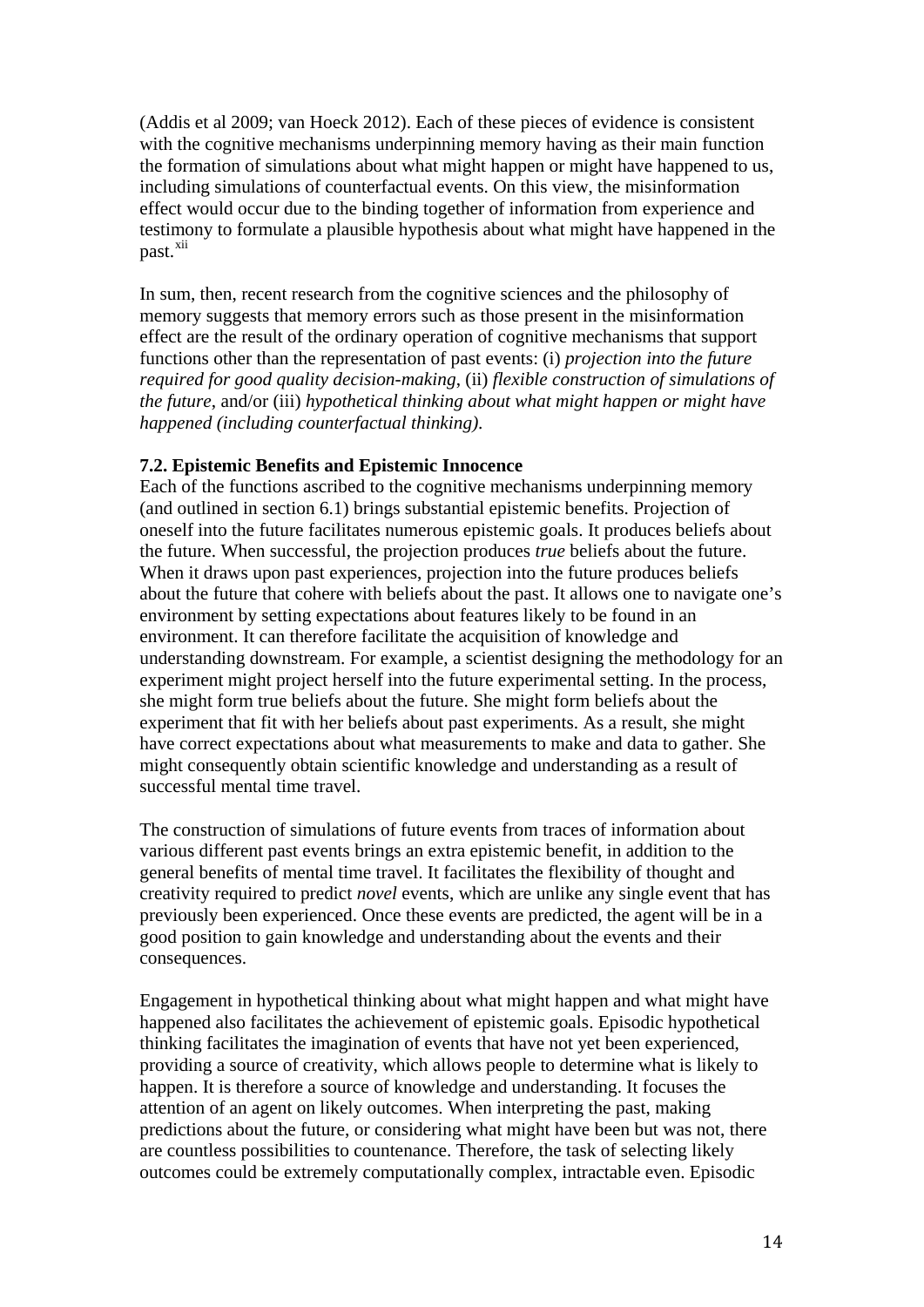hypothetical thinking formulates representations of only a subset of these possibilities: those that could plausibly have occurred. It therefore simplifies what could otherwise be an intractable computational task so that correct judgements are more likely to be made about what could have happened and what could happen in the future.

Due to the epistemic benefits associated with the ordinary functioning of the cognitive mechanisms that produce false memory beliefs like those produced by the misinformation effect, Katherine Puddifoot and Lisa Bortolotti (2018) have argued that the mechanisms are *epistemically innocent*. A cognitive mechanism is epistemically innocent if it meets the following conditions:

- (*Epistemic Cost*) Cognitive mechanism produces epistemically costly cognitive states.
- (*Epistemic Benefit*) Cognitive mechanism has some *significant* epistemic benefits for an agent.
- (*No Alternatives*) There is no available alternative cognitive mechanism that would enable the agent to avoid the epistemic costs while conferring the same epistemic benefits.

The memory mechanisms that produce the misinformation effect are epistemically costly because they lead to the production of false memory beliefs, for example, memory beliefs that incorporate false information provided via suggestive police questioning. Furthermore, when people have false memory beliefs, or even true memory beliefs that misrepresent the source of the beliefs (as in the misinformation effect), they lack self-knowledge. However, as has been demonstrated so far in section 7, on the best existing theories in the cognitive science and philosophy of memory the same cognitive mechanisms also bring significant epistemic benefits. The mechanisms facilitate the successful prediction of the future, allow the flexible recombination of information drawn from various past experiences, and/or allow hypothetical thinking about episodes that are likely to occur. Each of these functions brings substantial epistemic gains. Meanwhile, there are no alternative human cognitive mechanisms that operate like storehouses, storing complete and accurate records of past events, and therefore invulnerable to errors such as those involved in the misinformation effect. The cognitive mechanisms that produce the misinformation effect are therefore epistemically innocent.

The epistemic innocence of the cognitive mechanisms that produce memory errors, including through the misinformation effect, is important because it is intuitive that evidence that a mechanism produces false memory beliefs and is susceptible to falsely representing past experiences is only negative from an epistemic perspective (Puddifoot and Bortolotti 2018). People who display memory errors, including the misinformation effect, can be taken to be poor epistemic agents, and poor sources of information. However, memory errors such as those produced by the misinformation effect should not be taken to indicate that a person is a poor epistemic agent. The errors should not be viewed wholly badly from an epistemic perspective. This is because the memory errors can be an indication of the ordinary operation of cognitive mechanisms that bring substantial epistemic benefits, facilitating the achievement of important epistemic goals.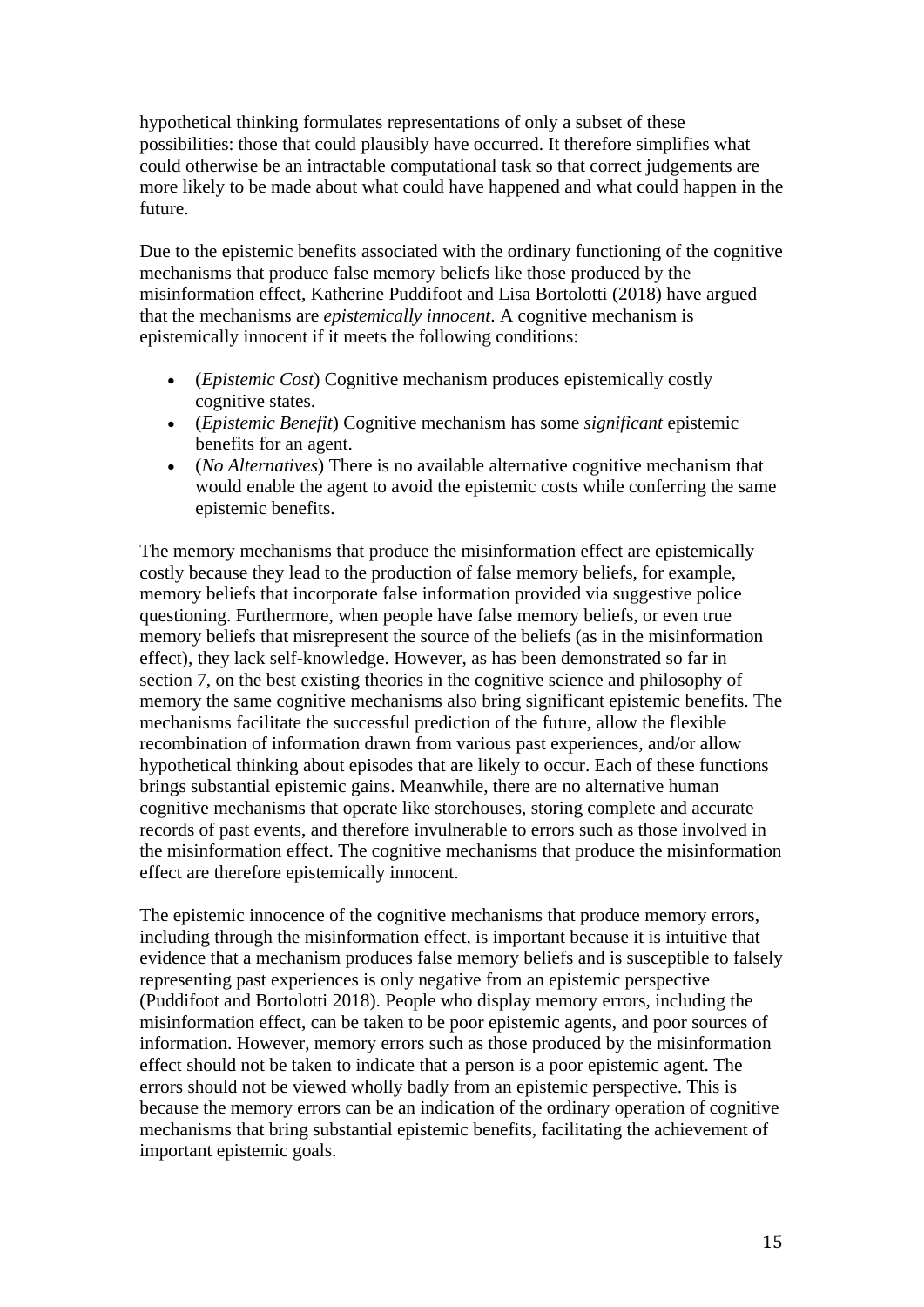### **7.3. Epistemic Innocence and Eyewitness Error**

The ideas of section 7.2 can now be applied to the case of eyewitnesses in criminal trials who make errors as a result of the misinformation effect. When they make the errors, there are subsequent epistemic costs: they misrepresent a detail of the crime that they have witnessed and lack self-knowledge about some of what they have experienced. However, the error is due to the ordinary operation of constructive cognitive mechanisms that are epistemically innocent: although the cognitive mechanisms produce errors, they bring significant epistemic benefits that would otherwise be missed. Moreover, importantly, the epistemic benefits make human beings able to be good eyewitnesses. Therefore, an eyewitness can display errors in their testimony due to the ordinary functioning of cognitive mechanisms that make them otherwise a good eyewitness, with a good supply of true beliefs to provide via their testimony. To illustrate this point, we will now consider each of the functions identified in sections 7.1 with the constructive cognitive mechanisms underpinning memory and how the epistemic benefits that they bring increase the chance of people being good eyewitnesses.

Being able to project oneself into the future is crucial to giving requisite attention to the features of a crime that occurs in one's presence, and to identifying what information about a crime will be relevant to future investigations. Imagine that there is a collision between two cars after one car passed over some traffic lights into a dangerous position at an intersection. What would make a person a good eyewitness in this case? She would notice that the car was passing into a dangerous position at the intersection. Then she would attend closely to the situation. She would be attentive to the colour of light that the car passed through, and the speed at which the car travelled, being able to predict that these are salient features of the situation. Once the accident occurred, she would be able to predict which features of the event would be important to future police investigations (colour of light, speed of travel, etc.). She might immediately mention these to the police to reduce the chance that she misremembers the details. She would engage in these activities, which would increase the chance of her being a good eyewitness to the case, by increasing the chance that she has a good supply of true beliefs about the case, because she was able to successfully predict the future.

The epistemic benefits of being able to project oneself into the future would here manifest as having *true beliefs* about what is likely to happen, what it is important to attend to, and what information should be passed on to the police. The downstream epistemic benefits of projection into the future would include the *knowledge* about the crime gained due to the proper attention paid to salient features of the situation.

Flexibly recombining pieces of information about various events facilitates being a good eyewitness by allowing people to draw on their own experiences of numerous different experiences to predict features of what will often be a novel event: the experience of witnessing a crime. Eyewitnesses will commonly not have had previous experiences of witnessing crimes, or, if they have had experiences of this type, the crimes and their experiences of witnessing those crimes will differ. They will therefore need to think flexibly, combining information about various different experiences that they have had that are similar in some respect to the current experience to make a prediction about what is likely to occur, what information is likely to be useful to criminal investigations, and so on.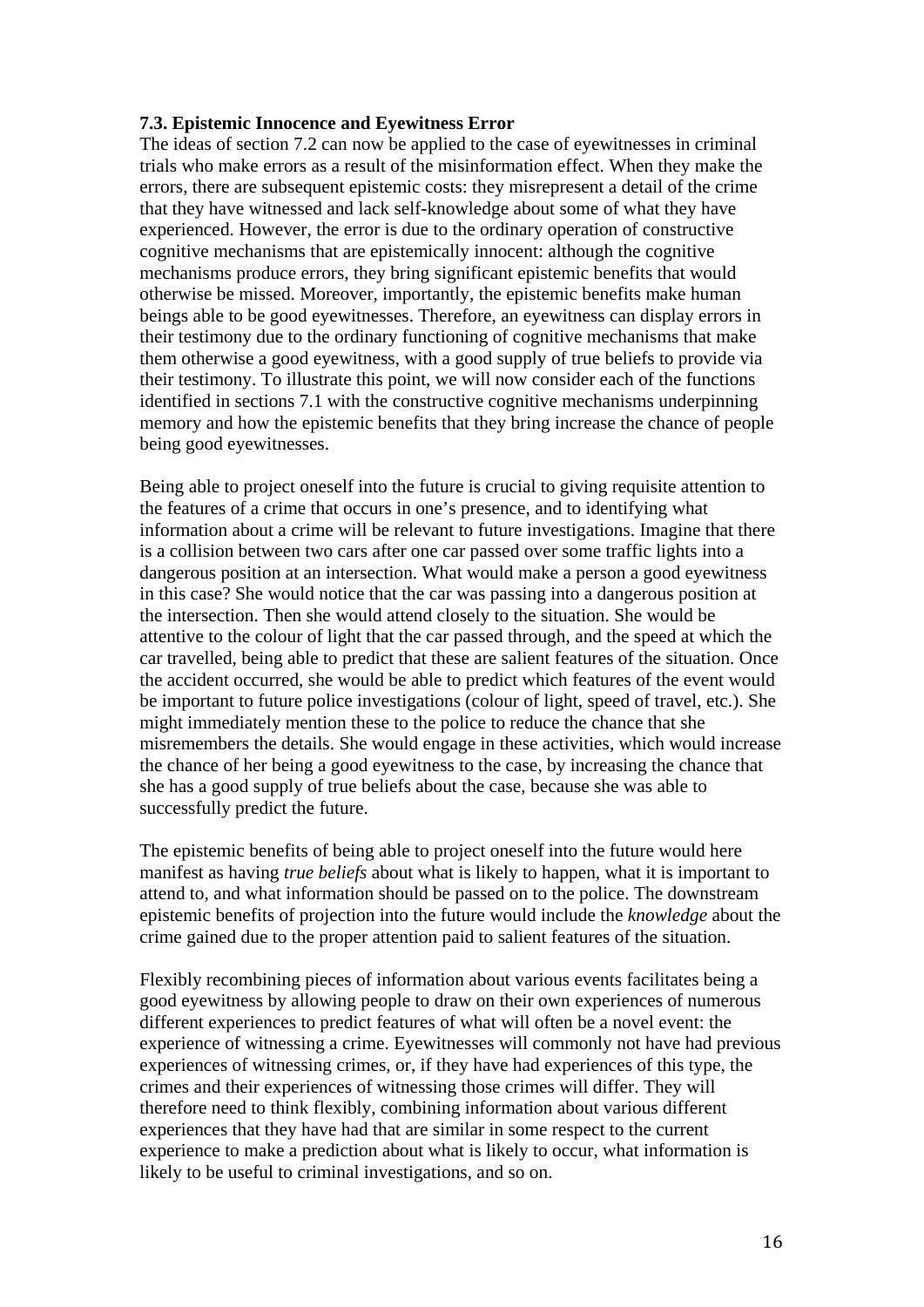Let us now consider the epistemic benefits of the final function associated with the cognitive mechanisms that produce memory beliefs: episodic hypothetical thinking. We found in section 7.2 that episodic hypothetical thinking brings the epistemic benefits of facilitating creative thinking about events that have not occurred and of reducing the number of possible outcomes an agent has to consider when thinking about what might happen by eliminating outcomes that are implausible. Creative thinking is crucial to imagining what is likely to happen in a crime, and what is likely to be relevant in a criminal trial. The tendency to selectively imagine only events that are likely to happen will increase the likelihood that an eyewitness has correct beliefs about what will happen, attends to appropriate information, identifies the information that will be relevant to a future inquiry, and so on. If an eyewitness considers only plausible outcomes of the crime and criminal process then considering less plausible outcomes will not distract her.

If existing theories within the cognitive sciences and philosophy of memory are correct, then, the cognitive mechanisms that produce memory errors through the misinformation effect bring substantial epistemic benefits other than representing the past *and* these benefits facilitate humans being good eyewitnesses. Human memory systems support mental time travel, flexible simulation of future events, and/or hypothetical thinking about what might happen or have happened. Each of these functions is epistemically beneficial in a way that allows human beings to be good eyewitnesses. This means that when a person displays errors due to the misinformation effect, these errors are the result of the ordinary operation of cognitive mechanisms that facilitate people being good eyewitnesses. Errors that are likely to be taken to show that an eyewitness lacks a good supply of true beliefs about the case about which they are testifying are actually explained by the presence of cognitive mechanisms that facilitate having a good supply of true beliefs about the case.

It is worth noting that the fact that someone has constructive cognitive mechanisms that facilitate mental time travel, flexible simulation of future events, or hypothetical thinking about what might happen or have happened does not mean that they will be a better eyewitness than other people. If two competing eyewitness testimonies are given, and one testifier is subject to the misinformation effect, then this does *not* mean that this testifier is more likely than the other to provide have a good supply of true beliefs about the case. This is because it is not the case that some people have constructive memory systems that bring the epistemic benefits identified in sections 7.2 and the current section and others do not—they will each have constructive memory systems, with the epistemic benefits they bring. On the other hand, because all eyewitnesses have constructive memory systems, they are all susceptible to the misinformation effect. Therefore, evidence that one eyewitness has been susceptible to the effect does not provide good reason to think that they are overall less reliable than another eyewitness.

There is substantial import to the observation that errors due to the misinformation effect are the result of the ordinary operation of human cognitive mechanisms that are epistemically innocent in ways that facilitate being a good eyewitness. It reveals the extent of the error that can be made by jurors when they infer from evidence of eyewitness error that is due to the misinformation effect that an eyewitness lacks a good supply of true beliefs. Not only do jurors err because it is consistent with the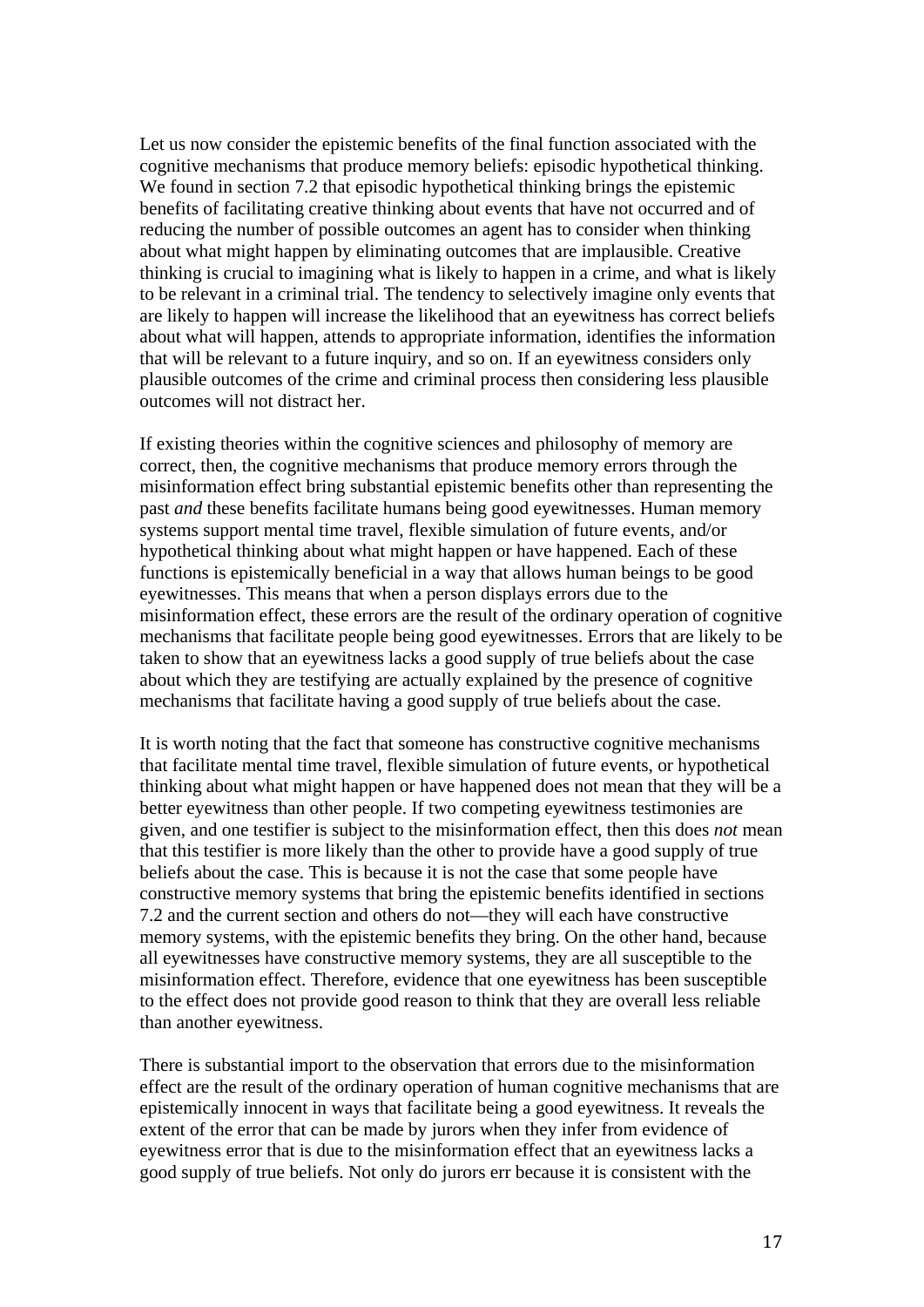eyewitness error that the eyewitness has a good supply of true beliefs, they err because the eyewitness errors are due to the operation of cognitive mechanisms that will, on very many occasions, ensure that a person has a good supply of true beliefs to deliver through their testimony.

#### **8. Eyewitness error and poor credence assignments**

The discussion in sections 3-7 provides reason for thinking that jurors are likely to respond to evidence of erroneous details in an eyewitness's testimony by inappropriately lowering the credence given to the testimony. Where there is evidence that an eyewitness has made an error in her testimony, jurors are likely to conclude that she is either driven by the desire to deceive or that she does not have a good supply of true beliefs relating to the events about which she is testifying. A juror who responds in either of these ways, forming a belief about the trustworthiness of an eyewitness based on the evidence of error, and lowering the credence they give to all of the eyewitness's testimony, would be likely to lower the credence she gives to much of the testimony in a way that decreases the chance of a correct verdict being made. This is because, as has been shown in sections 4-7, it is consistent with the eyewitness making errors in some of her testimony that she can be an excellent source of information about other details relating to the case.

One way to respond to this conclusion is to argue that jurors should be discouraged from updating the credence that they assign to eyewitness testimony based on evidence of errors in their testimony. Or one might discourage jurors from responding to specific evidence of eyewitness error by forming the belief that the eyewitness is wholly untrustworthy. However, each of these responses risks reducing the chance of a correct verdict being made by allowing the testimony of witnesses who *are*  motivated to deceive or *do* lack a good supply of true beliefs about a case to determine verdicts.

What is the solution? To change the supply of evidence that is available to the jurors, so that it includes information about the misinformation effect.<sup>[xiii](#page-27-2)[xiv](#page-27-3)[xv](#page-27-4)</sup> By changing the epistemic environment of the jurors in this way, it will be possible to increase the chance they give testimony appropriate credence, by reducing the chance that they inappropriately lower the credence given to eyewitness testimony when an eyewitness makes an error due to the misinformation effect. As mentioned in section 2, the proposal that jurors should be informed by psychological findings relating to the misinformation effect is not new. Numerous authors have argued that jurors should be made aware of these findings so that they can lower the credence that they give to eyewitness testimony to reflect its susceptibility to error due to the misinformation effect.<sup>[xvi](#page-27-5)</sup> What the current discussion shows is that the psychological findings can be used to achieve the opposite goal of ensuring that the credence given to individual pieces of eyewitness testimony is not lowered inappropriately. The achievement of the latter goal does not only require jurors to be aware that the misinformation effect occurs. It requires jurors to be aware about how representations of the gist of an event can be dissociated from representations of the details; about how a person can be a good source of information about some details relating to an event but not others; and about how memory errors due to the misinformation effect are indicative of the ordinary operation of cognitive mechanisms that facilitate being a good eyewitness. Moreover, it requires knowledge about the specific conditions under which people's memories are susceptible to distortion due to the misinformation effect.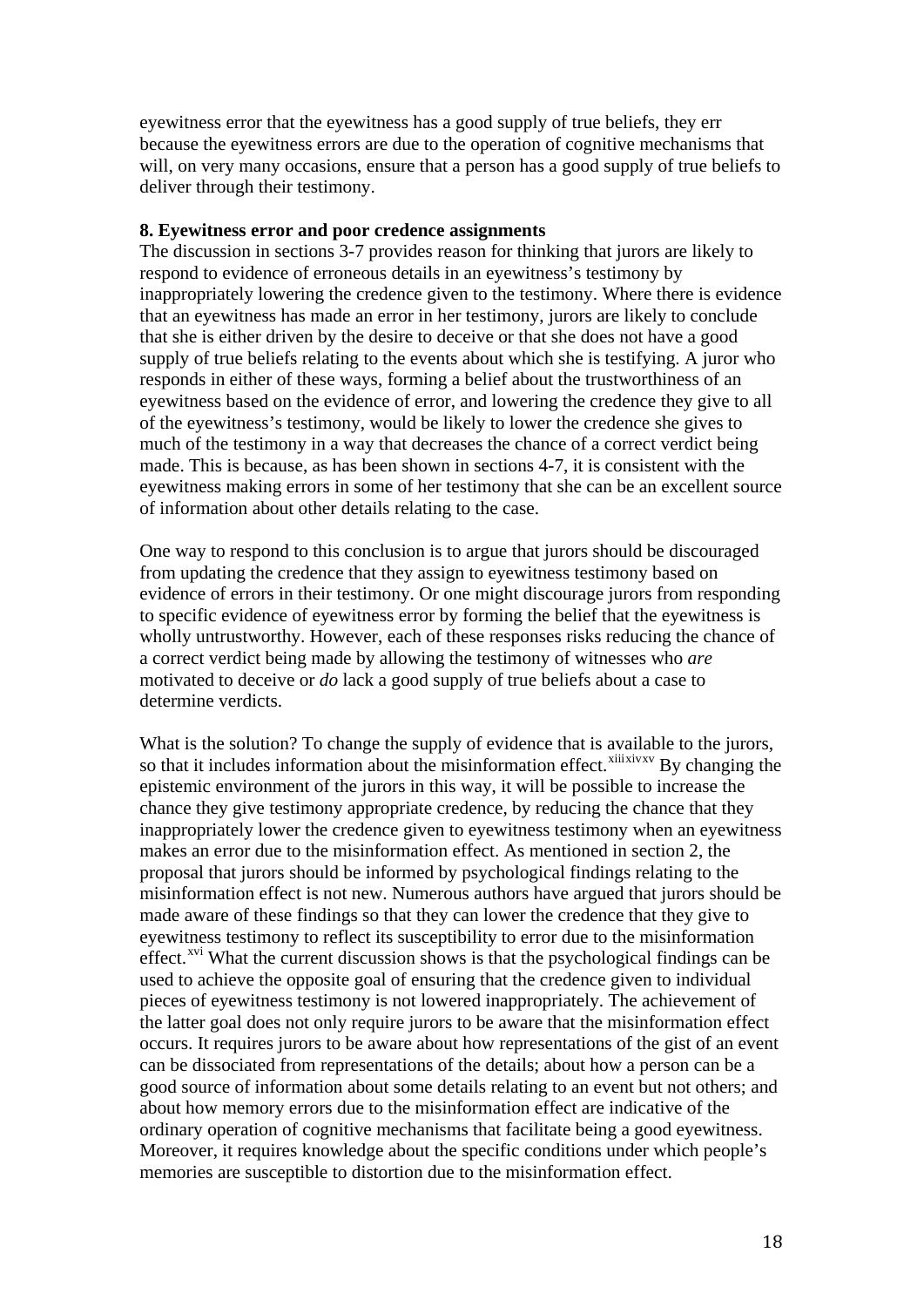Once these details were available to jurors, they could apply their new knowledge about the misinformation effect to evaluate whether an individual is likely to have undergone the effect, and whether any individual piece of evidence is likely to have been distorted as a result. For example, a juror informed by the psychological findings might consider whether an eyewitness could have been repeatedly questioned about a particular detail of an event and consequently misremembered the detail due to the misinformation effect.<sup>[1](#page-19-0)xvii</sup>Then the juror can consider whether the eyewitness is likely to have been subjected to similar questioning about other details about which she might testify. If it is concluded that the eyewitness is not likely to have been similarly questioned about other details that she provides then there is reason to think that her testimony about these details is accurate because it is less likely to be subject to the misinformation effect. The juror might have otherwise lowered the credence that she gave to the latter details, from, say, 0.9 to 0.1, due to evidence of errors in the eyewitness testimony. But once she is aware of the psychological findings on the misinformation effect, including about the conditions under which the effect is likely to operate, the juror might not lower the credence she gives to the testimony at all, leaving it at 0.9, if she remains confident that the conditions under which the misinformation effect is likely to operate are not present. She would thereby avoid lowering the credence given to the testimony inappropriately.

In sum, then, where jurors are predisposed to inappropriately lower the credence given to eyewitness testimony in response to evidence of error, if they are exposed to psychological findings on the misinformation effect, this predisposition can be changed. The juror who is equipped with information about the misinformation effect can prevent herself from making inappropriately low credibility assignments. There is consequently good reason for jurors and other participants in the legal system to be exposed to the psychological findings other than the reason often provided in the existing psychological literature.

### **9. Fallibility and Unreliability**

<span id="page-19-0"></span>i,

The current paper puts pressure on the claim commonly made in the existing literature that evidence of memory errors like those involved in the misinformation effect establishes that episodic memory systems are unreliable. The psychological findings discussed in section 6 and 7 demonstrate that episodic memory systems (i.e. those cognitive mechanisms responsible for memories about individual incidents) can produce a good supply of true beliefs even though they produce distorted memories. If the reliability of a cognitive system is determined by its capacity to produce a high ratio of true compared to false beliefs (Goldman 1979), then it is consistent with evidence of error like that caused by the misinformation effect that episodic memory systems are reliable. The memory systems could provide enough true beliefs about the gist of events and about details other than those about which distorted memories have been formed to count as rel[i](#page-27-7)ably producing true beliefs.<sup>xviii</sup> Psychological findings about the misinformation effect establish that episodic memory systems are fallible but can also be viewed as undermining the claim that they are unreliable. Therefore, the argument of the current paper provides new support for the view that human memory systems could be reliable in spite of evidence of errors such as those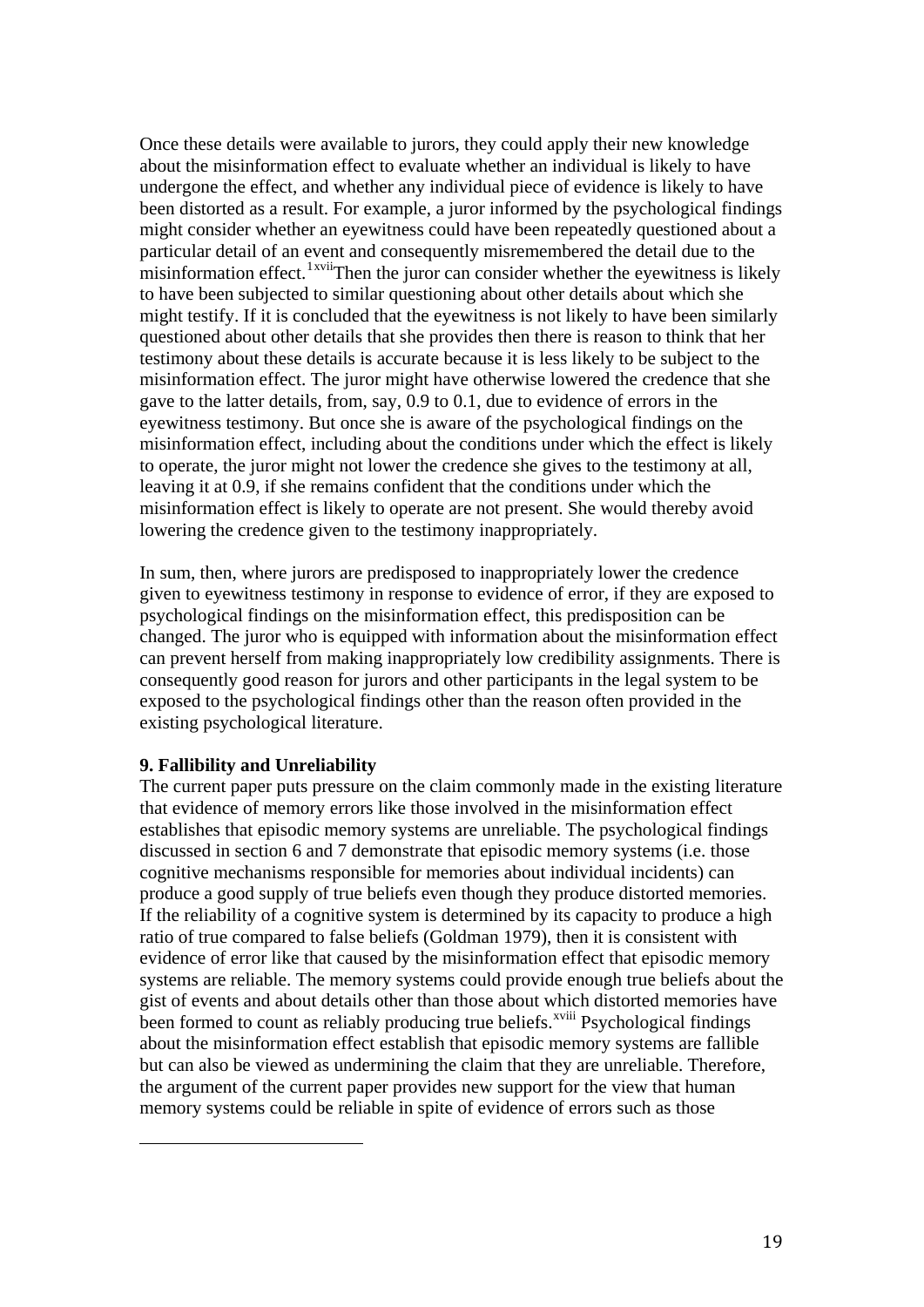involved with the misinformation effect (Michaelian 2011, 2013), and certainly more reliable than they are often taken to be by psychologists who criticise eyewitness testimony (ibid.). Unlike existing arguments, however, it defends the surprising view that some eyewitness testimony is assigned less credibility than it should be given its reliability, even though people generally find the testimony to be persuasive and compelling.

## **10. Conclusion**

Findings from cognitive science highlighting the susceptibility of human memory to the misinformation effect provide reason to worry that jurors, who tend to find eyewitness testimony compelling and persuasive, give too much credence to the testimony. This point has been widely recognised. However, this paper argues that the same psychological findings provide reason to worry that jurors who notice errors in a particular piece of eyewitness testimony will inappropriately lower the credence that they give to the testimony. They could respond to evidence of errors that occur due to the misinformation effect by concluding that the eyewitness who makes the errors lacks a supply of true beliefs that they are motivated to supply in their testimony. In such cases, jurors can inappropriately lower the credence that they give to some of the eyewitness testimony because it is consistent with eyewitnesses making errors in their testimony that they have a good supply of true beliefs that they are motivated to supply. In fact, evidence of errors in testimony can indicate the ordinary operation of cognitive mechanisms that facilitate eyewitnesses having a good supply of true beliefs that they can provide through their testimony.

In order to ensure that jurors are not susceptible to this error, they can be educated about the cognitive science literature that shows that people can make errors in their testimony while nonetheless having a good supply of true beliefs that they are motivated to provide. This literature can be used to guide jurors to make informed judgements about whether an error is due to a motivation to deceive or a lack of a supply of true beliefs, or due to the ordinary operation of human cognitive mechanisms that are likely to have facilitated the eyewitness gaining a good supply of true beliefs. There are currently debates about how to best achieve the goal of getting jurors to respond to evidence of this type, but the current discussion highlights that if a successful method is achieved, it will be possible to ensure that jurors do not lower the credence that they give to eyewitness testimony inappropriately.

### **References**

Addis, D. R., Sacchetti, D. C., Ally, B. A., Budson, A. E., & Schacter, D. L. (2009b). "Episodic simulation of future events is impaired in mild Alzheimer's disease." *Neuropsychologia*, *47*: 2660–2671.

Alfano, M. (2013). *Character as moral fiction*. Cambridge University Press.

Assefi, S.L. and Garry, M. (2002). "Absolute memory distortions: Alcohol placebos influence the misinformation effect." *Psychological Science,* 14: 77–80.

Bartlett, F. C. (1932). *Remembering: A study in experimental and social psychology*. Cambridge: Cambridge University Press.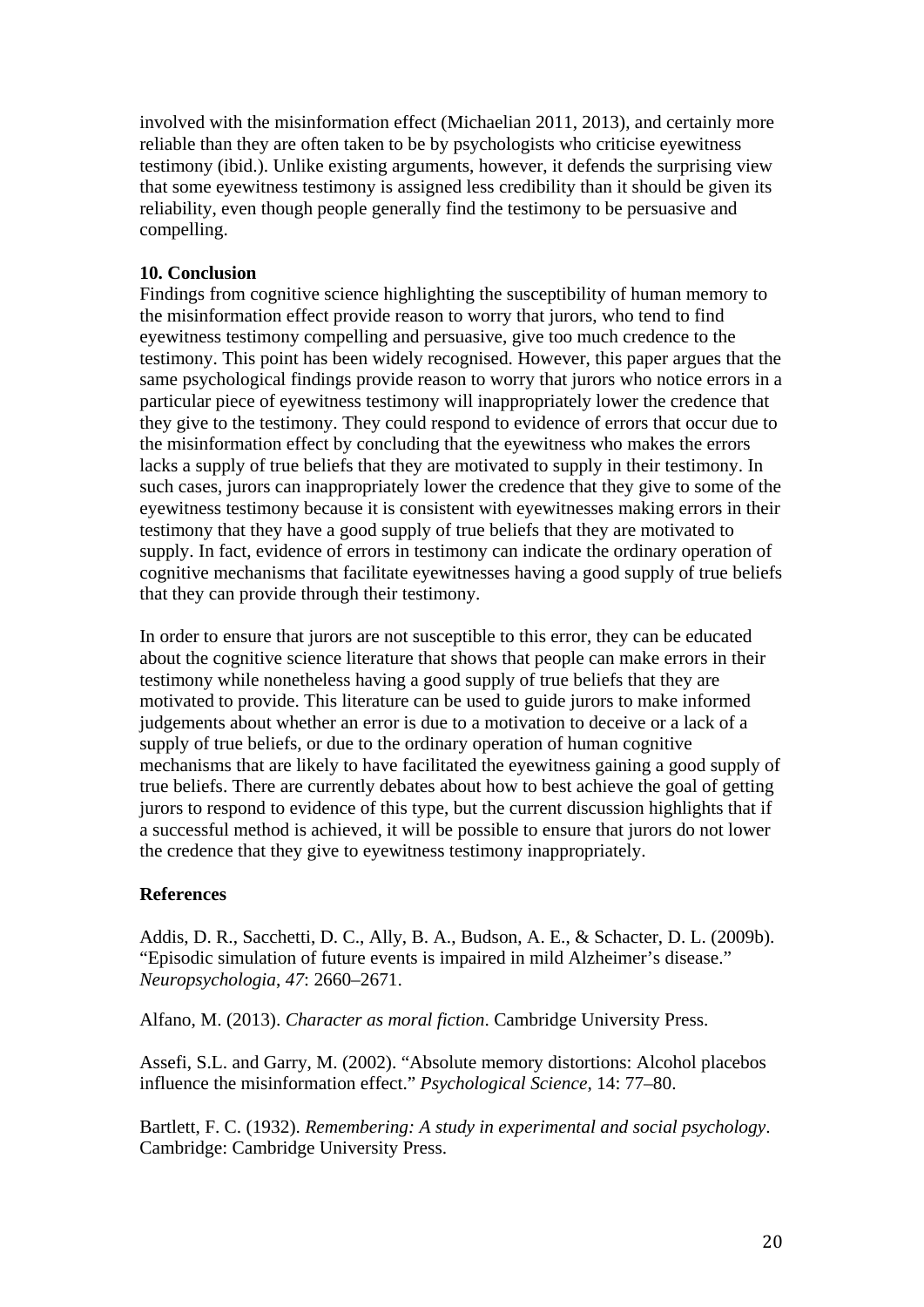Belli R.F. and Loftus E.F. (1994). "Recovered memories of childhood abuse: a source monitoring perspective" in S.J. Lynn and J.W. Rhue (eds.) *Dissociation: Clinical and Theoretical Perspectives*, Guilford Press: New York; 415–433.

Berman, G. L., & Cutler, B. L. (1996). "Effects of inconsistencies in eyewitness testimony on mock-juror decision making." *Journal of Applied Psychology, 81:* 170- 177.

Berman, G. L., Narby, D. J., & Cutler, B. L. (1995). "Effects of inconsistent eyewitness statements on mock-jurors' evaluations of the eyewitness, perceptions of defendant culpability and verdicts." *Law and Human Behavior, 19:* 79-88.

Borckardt, J. J., Sprohge, E., & Nash, M. (2003). "Effects of the inclusion and refutation of peripheral details on eyewitness credibility." *Journal of Applied Social Psychology, 33:* 2187-2197.

Brainerd, C. J., & Reyna, V. F. (2002). "Fuzzy-trace theory and false memory." *Current Directions in Psychological Science*, *11*, 5: 164-169.

Brigham, J.C. & Bothwell, R.K. (1983). "The ability of prospective jurors to estimate the accuracy of eyewitness identifications." *Law and Human Behavior*, 7, 1: 19-30.

Busby, J., & Suddendorf, T. (2005). Recalling yesterday and predicting tomorrow. *Cognitive Development*, *20*, 3: 362-372.

D'Argembeau, A., & van der Linden, M. (2004). "Phenomenal characteristics associated with projecting oneself back into the past and forward into the future: Influence of valence and temporal distance". *Consciousness & Cognition*, *13*: 844– 858

De Brigard, F. (2014). "Is memory for remembering? Recollection as a form of episodic hypothetical thinking." *Synthese* 191, 2: 155-185.

De Brigard, F., & Giovanello, K. S. (2012). "Influence of outcome valence in the subjective experience of episodic past, future and counterfactual thinking." *Consciousness and Cognition*, *21*(3), 1085–1096.

Deese, J. (1959). "On the prediction of occurrence of particular verbal intrusions in immediate recall." *Journal of experimental psychology*, *58*, 1: 17-22.

Bond, C.F. & DePaulo, B. M. (2006). "Accuracy of deception judgments." *Personality and Social Psychology Review*, 10: 214–234.

Dewhurst, S. A., Thorley, C., Hammond, E. R., & Ormerod, T. C. (2011). Convergent, but not divergent, thinking predicts susceptibility to associative memory illusions. *Personality and Individual Differences*, *51*(1), 73-76.

Dodd, D. H., & Bradshaw, J. M. (1980). "Leading questions and memory: Pragmatic constraints." *Journal of Memory and Language*, *19*, 6, 695.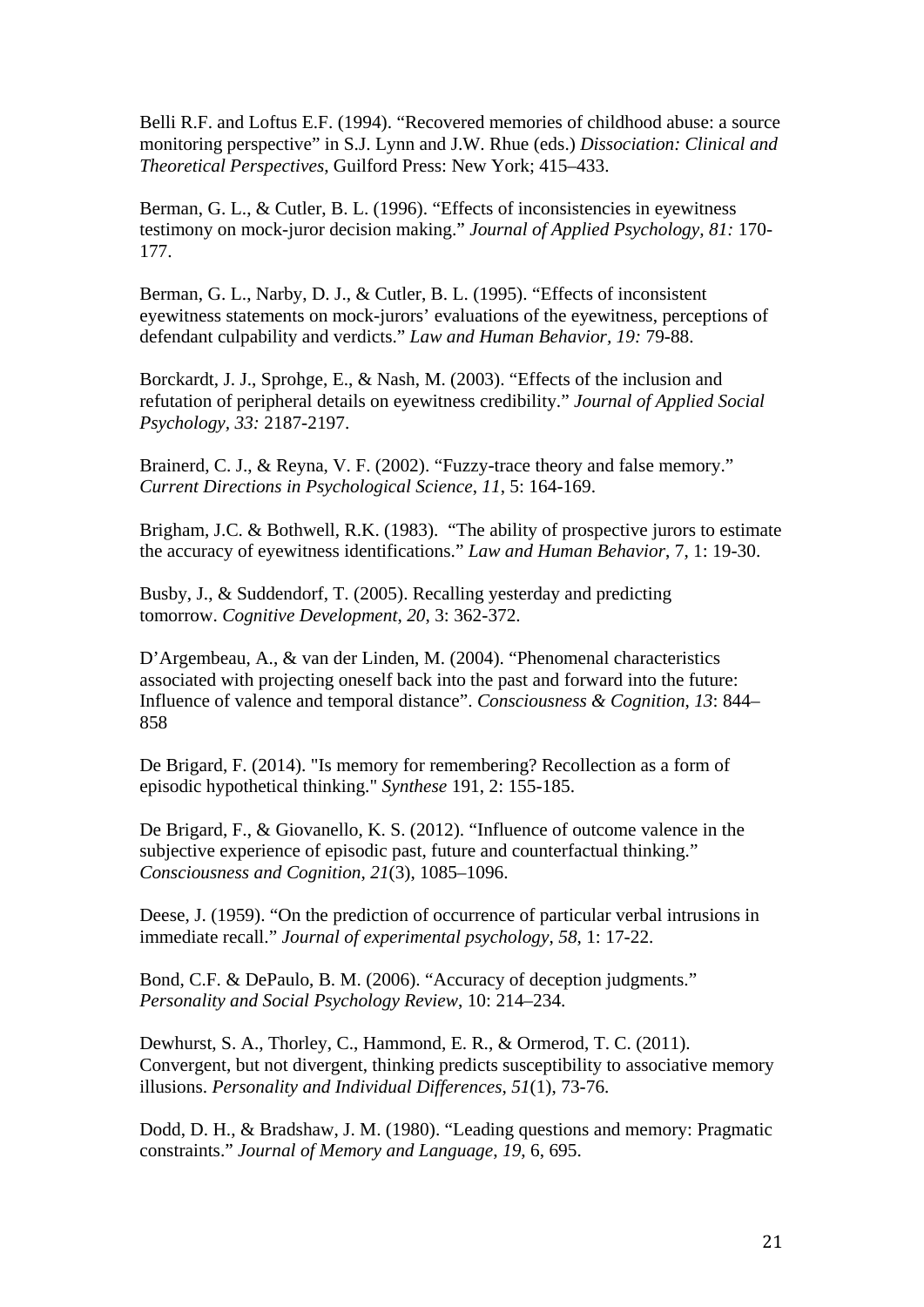Ekman, P., & O'Sullivan, M. (1991). "Who can catch a liar?" *American Psychologist*, 46: 913–920.

Gabbert, F., Memon, A., Allan, K., & Wright, D. B. (2004). "Say it to my face: Examining the effects of socially encountered misinformation." *Legal and Criminological Psychology*, *9*, 2: 215-227.

German, T., & Nichols, S. (2003). "Children's counterfactual inferences about long and short causal chains." *Developmental Science*, *6*: 514–523.

Goldman, A. I. (1979). "What is justified belief?." In *Justification and knowledge* (pp. 1-23). Springer Netherlands.

Hassabis, D., Kumaran, D., Vann, S. D., & Maguire, E. A. (2007). "Patients with hippocampal amnesia cannot imagine new experiences." *Proceedings of the National Academy of Sciences of the United States of America*, *104*: 1726–1731.

Hatvany, N. & Strack, F. (1980). "The Impact of Discredited Key Witness", *Journal of Applied Social Psychology,* 10: 490-509.

Howe, M.L. & Knott, L.M. (2015). "The fallibility of memory in judicial processes: Lessons from the past and their modern consequences." *Memory* 23, 5: 633-656.

Howe, M. L., Garner, S. R., Dewhurst, S. A., & Ball, L. J. (2010). "Can false memories prime problem solutions?" *Cognition*, *117*, 2: 176–181.

Johnson, M. K. (1988). "Discriminating the origin of information" in T. F. Oltmanns & B. A. Maher (eds.), *Delusional beliefs* (pp. 34–65). New York: Wiley.

Klein, S. (2013). The temporal orientation of memory: It's time for a change of direction. *Journal of Research in Applied Memory and Cognition, 2*, 222–234.

Klein, S. B., Loftus, J., & Kihlstrom, J. F. (2002). "Memory and temporal experience: The effects of episodic memory loss on an amnesic patient's ability to remember the past and imagine the future." *Social Cognition*, *20*, 353–379.

Laney, C. & Loftus, E. F. (2017). "Eyewitness testimony and memory biases." In R. Biswas-Diener & E. Diener (Eds), *Noba textbook series: Psychology.* Champaign, IL: DEF publishers. DOI[:nobaproject.com](http://www.nobaproject.com/)

Lindsay D.S. (1994). "Memory source monitoring and eyewitness testimony" in D.F. Ross, J.D. Read and M.P. Toglia MP (eds). *Adult Eyewitness Testimony: Current Trends and Developments,* Cambridge University Press: New York, 27–55.

Loftus, E. F. (2005) "Planting misinformation in the human mind: A 30-year investigation of the malleability of memory." *Learning and Memory*, 12: 361-366.

Loftus, E. F., Miller, D. G., & Burns, H. J. (1978). "Semantic integration of verbal information into a visual memory." *Journal of experimental psychology: Human learning and memory*, *4*, 1: 19-31.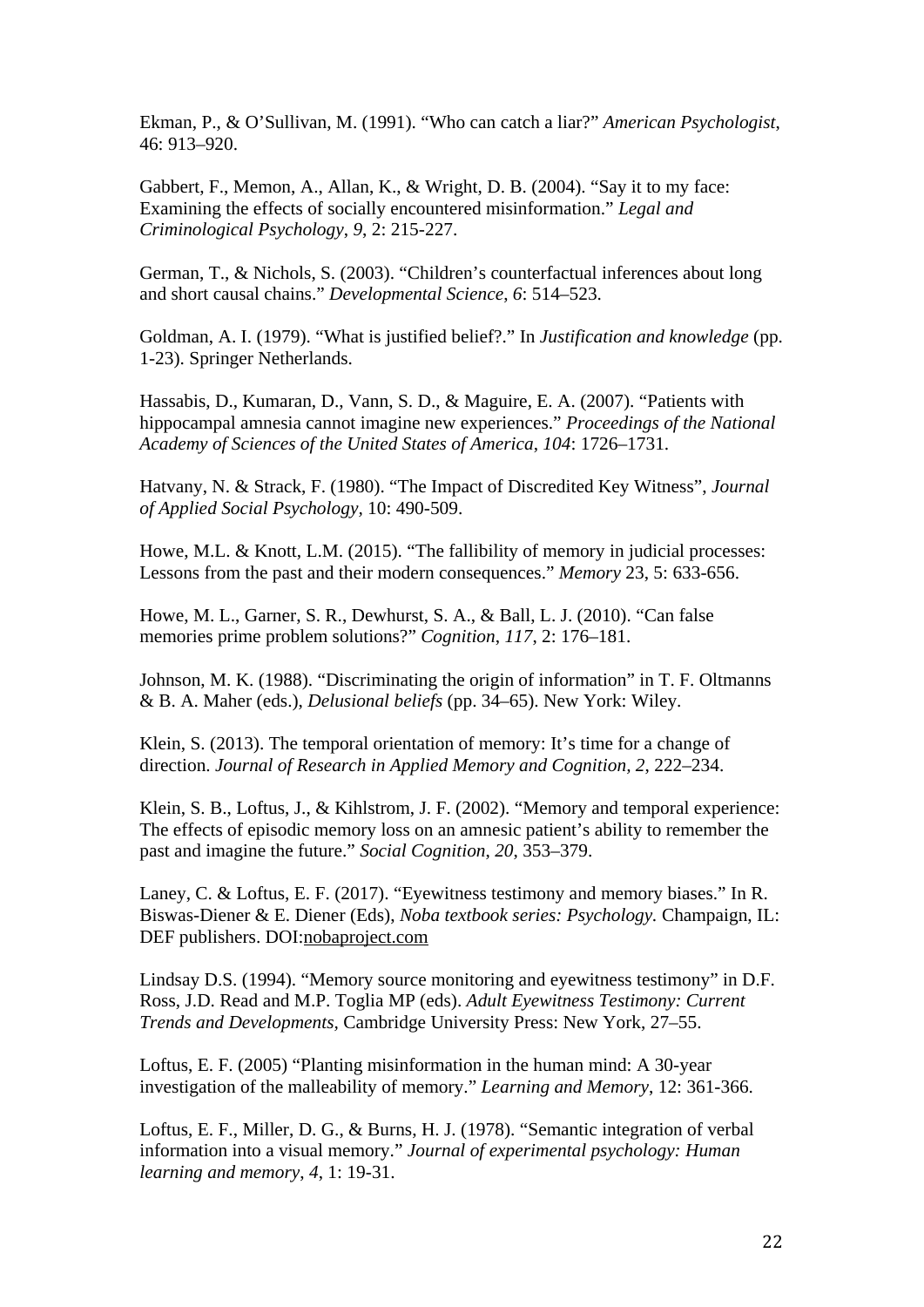Loftus, E.F. & Palmer, J.C. (1974). "Reconstruction of automobile destruction: An example of the interaction between language and memory." *Journal of Verbal Learning and Verbal Behaviour*, 13, 5: 585-589.

Meissner, C. A., & Kassin, S. M. (2004). '"You're guilty, so just confess!" Cognitive and confirmational biases in the interrogation room.' In G. D. Lassiter (Ed.), *Interrogations, Confessions, and Entrapment* (pp. 85–106). New York: luwer.

Melo, B., Winocur, G., & Moscovitch, M. (1999). "False recall and false recognition: An examination of the effects of selective and combined lesions to the medial temporal lobe/diencephalon and frontal lobe structures." *Cognitive Neuropsychology*, *16*: 343–359.

Michaelian, K. (2011). "Generative memory." *Philosophical psychology*, *24*, 3: 323- 342.

Michaelian, K. (2013). The information effect: Constructive memory, testimony, and epistemic luck. *Synthese*, *190*(12), 2429-2456.

Michaelian, K. (2016a). *Mental time travel: Episodic memory and our knowledge of the personal past*. MIT Press.

Michaelian, K. (2016b). Confabulating, misremembering, relearning: The simulation theory of memory and unsuccessful remembering. *Frontiers in psychology*, *7*, 1857.

Mitchell K.J. & Johnson M.K. (2000). "Source monitoring: attributing mental experiences" in E. Tulving & F.I.M. Craik (eds). *The Oxford Handbook of Memory* Oxford University Press: NewYork, 179–195.

Mitchell, K. J., & Zaragoza, M. S. (1996). "Repeated exposure to suggestion and false memory: The role of contextual variability." *Journal of Memory and Language*, *35*, 2: 246-260.

Montmarquet, J. (1987). "Epistemic Virtue", *Mind*, 96: 482-97.

Montmarquet, J. (1993). *Epistemic Virtue and Doxastic Responsibility*. Lanham, MD: Rowman & Littlefield.

Neisser, U. (1967). *Cognitive Psychology*. New York, NY: Appleton.

Okado, Y. and Stark, C.E.L. (2005). "Neural activity during encoding predicts false memories created by misinformation." *Learning and Memory* 12: 3–11.

Okuda, J., Fujii, T., Ohtake, H., Tsukiura, T., Tanji, K., Suzuki, K., et al. (2003). "Thinking of the future and the past: The roles of the frontal pole and the medial temporal lobes." *Neuroimage*, *19*: 1369–1380.

Puddifoot, K., & Bortolotti, L. (2018). Epistemic innocence and the production of false memory beliefs. *Philosophical Studies*, 1-26.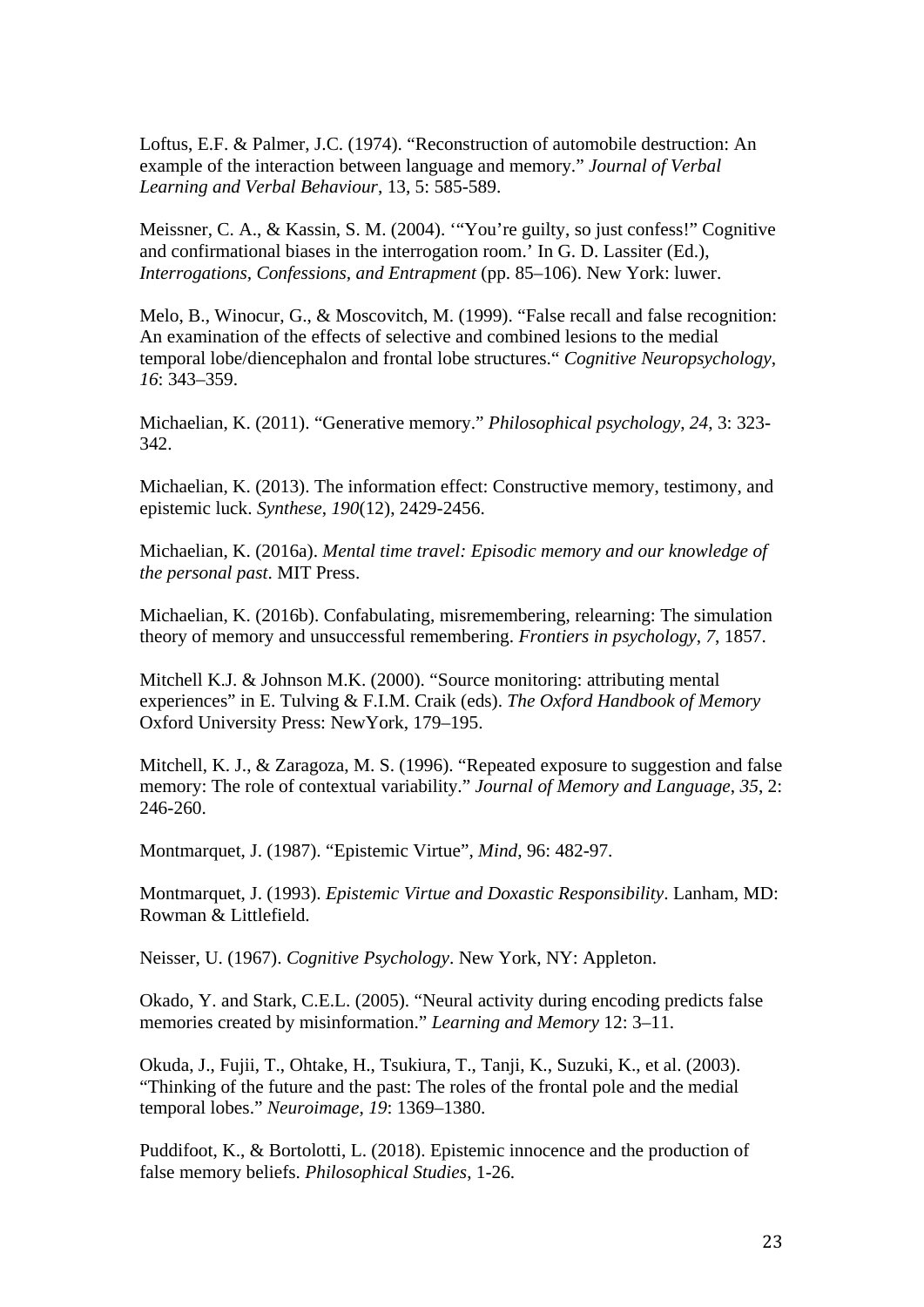Robins, Sarah K. (2016)."Misremembering." *Philosophical Psychology* 29, 3: 432- 447.

Roediger, H. L., & McDermott, K. B. (1995). "Creating false memories: Remembering words not presented in lists." *Journal of experimental psychology: Learning, Memory, and Cognition*, *21*, 4: 803-814.

Rosenbaum, R. S., Gilboa, A., Levine, B., Winocur, G., & Moscovitch, M. (2009). "Amnesia as an impairment of detail generation and binding: Evidence from personal, fictional, and semantic narratives" in K.C. *Neuropsychologia*, *47*: 2181–2187.

Schacter, D. L., Verfaellie, M., & Anes, M. D. (1997). Illusory memories in amnesic patients: conceptual and perceptual false recognition. *Neuropsychology*, *11*, 3: 331.

Schacter, D. L., Verfaille, M., & Pradere, D. (1996). The neuropsychology of memory illusions: False recall and recognition in amnesic patients. *Journal of Memory and Language*, *35*, 319–334.

Schacter, D. L., & Addis, D. R. (2007). "The cognitive neuroscience of constructive memory: Remembering the past and imagining the future." *Philosophical Transactions of the Royal Society B*, *362*: 773–786.

Schacter, Daniel L., Addis, D.A. and Buckner, R.L. (2007) "Remembering the past to imagine the future: the prospective brain." *Nature reviews. Neuroscience* 8, 9: 657.

Schacter, D. L., Guerin, S. A., and St. Jacques, P. L. (2011). "Memory distortion: an adaptive perspective." *Trends in Cognitive Sciences*, *15*, 10: 467–474. <http://doi.org/10.1016/j.tics.2011.08.004>

Schmechel, R. S., O'Toole, T. P., Easterly, C., & Loftus, E. F. (2006). "Testing Jurors' Understanding of Eyewitness Reliability Evidence," *Jurimetrics*, 46: 177-214.

Seniuk, G. T. (2013). "Credibility Assessment, Common Law Trials and Fuzzy Logic." In *Applied Issues in Investigative Interviewing, Eyewitness Memory, and Credibility Assessment* (pp. 19-30). Springer New York.

Shanton, K., & Goldman, A. (2010). Simulation theory. *Wiley Interdisciplinary Reviews: Cognitive Science*, *1*, 4: 527-538.

Smith, V. L., & Ellsworth, P. C. (1987). "The social psychology of eyewitness accuracy: Misleading questions and communicator expertise." *Journal of Applied Psychology*, *72*, 2: 294-300.

Stein, E. (2003). "The admissibility of expert testimony about cognitive science research on eyewitness identification." *Law, Probability and Risk*, *2*, 4: 295-303.

Suddendorf, T. & Corballis, M. C. (1997) "Mental time travel and the evolution of the human mind." *Genetic Social and General Psychology Monographs* 123:133– 167.http://cogprints.org/725/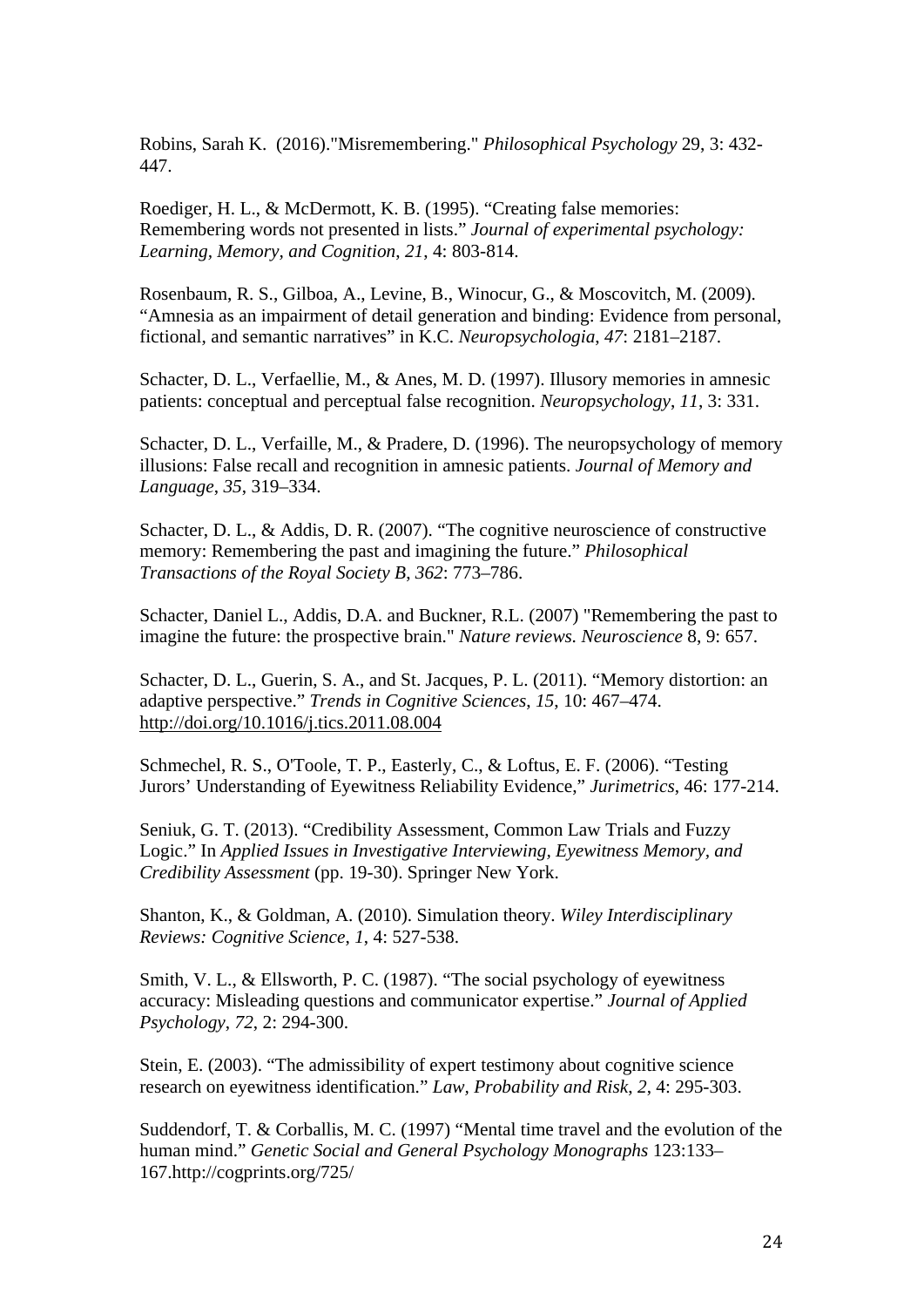Suddendorf, T., & Corballis, M. C. (2007). The evolution of foresight: What is mental time travel and is it unique to humans? *Behavioral and Brain Sciences*, *30*: 299–313.

Sutton, J. (1998) *Philosophy and memory traces: Descartes to connectionism*. Cambridge University Press.

ten Brinke, L., & Porter, S. (2013). "Discovering deceit: Applying laboratory and field research in the search for truthful and deceptive behavior." In *Applied issues in investigative interviewing, eyewitness memory, and credibility assessment* (pp. 221- 237). Springer New York.

Tousignant, J. P., Hall, D., & Loftus, E. F. (1986). "Discrepancy detection and vulnerability to misleading postevent information." *Memory & Cognition*, *14*(4), 329- 338.

Tulving, E. (1985). Memory and consciousness. *Canadian Psychology*, *26*, 1–12.

Underwood, J., & Pezdek, K. (1998). "Memory suggestibility as an example of the sleeper effect." *Psychonomic Bulletin & Review*, *5*, 3: 449-453.

Van Hoeck, N., Ma, N., Ampe, L., Baetens, K., Vandekerckhove, M., & Van Overwalle, F. (2012). Counterfactual thinking: an fMRI study on changing the past for a better future. *Social cognitive and affective neuroscience*, *8*(5), 556-564.

Vornik, L., Sharman, S., & Garry, M. (2003). "The power of the spoken word: Sociolinguistic cues influence the misinformation effect." *Memory*, *11*, 1: 101-109.

Williams, J. M., Ellis, N. C., Tyers, C., Healy, H., Rose, G., & MacLeod, A. K. (1996). "The specificity of autobiographical memory and imageability of the future." *Memory and Cognition*, *24*, 116–125.

Wilson, A. E. and Ross, M. (2003). "The identity function of autobiographical memory: Time is on our side." *Memory* 11, 2: 137–49.

Wise, R.A., Fishman, C.A. and Safer, M.A. (2009). "How to Analyze the Accuracy of Eyewitness Testimony in a Criminal Case." *Connecticut Law Review*, 42, 2: 435-513.

Zagzebski, L. (1996). *Virtues of the Mind* (Cambridge: Cambridge University Press)

Zaragoza, M. S., & Lane, S. M. (1998). "Processing resources and eyewitness suggestibility." *Legal and Criminological Psychology*, *3*, 2: 305-320.

Zaragoza, M. S., & Mitchell, K. J. (1996). "Repeated exposure to suggestion and the creation of false memories." *Psychological Science*, *7*, 5: 294-300.

Zaragoza, M. S., Belli, R. F., & Payment, K. E. (2007). "Misinformation effects and the suggestibility of eyewitness memory." *Do justice and let the sky fall: Elizabeth Loftus and her contributions to science, law, and academic freedom*, 35-63.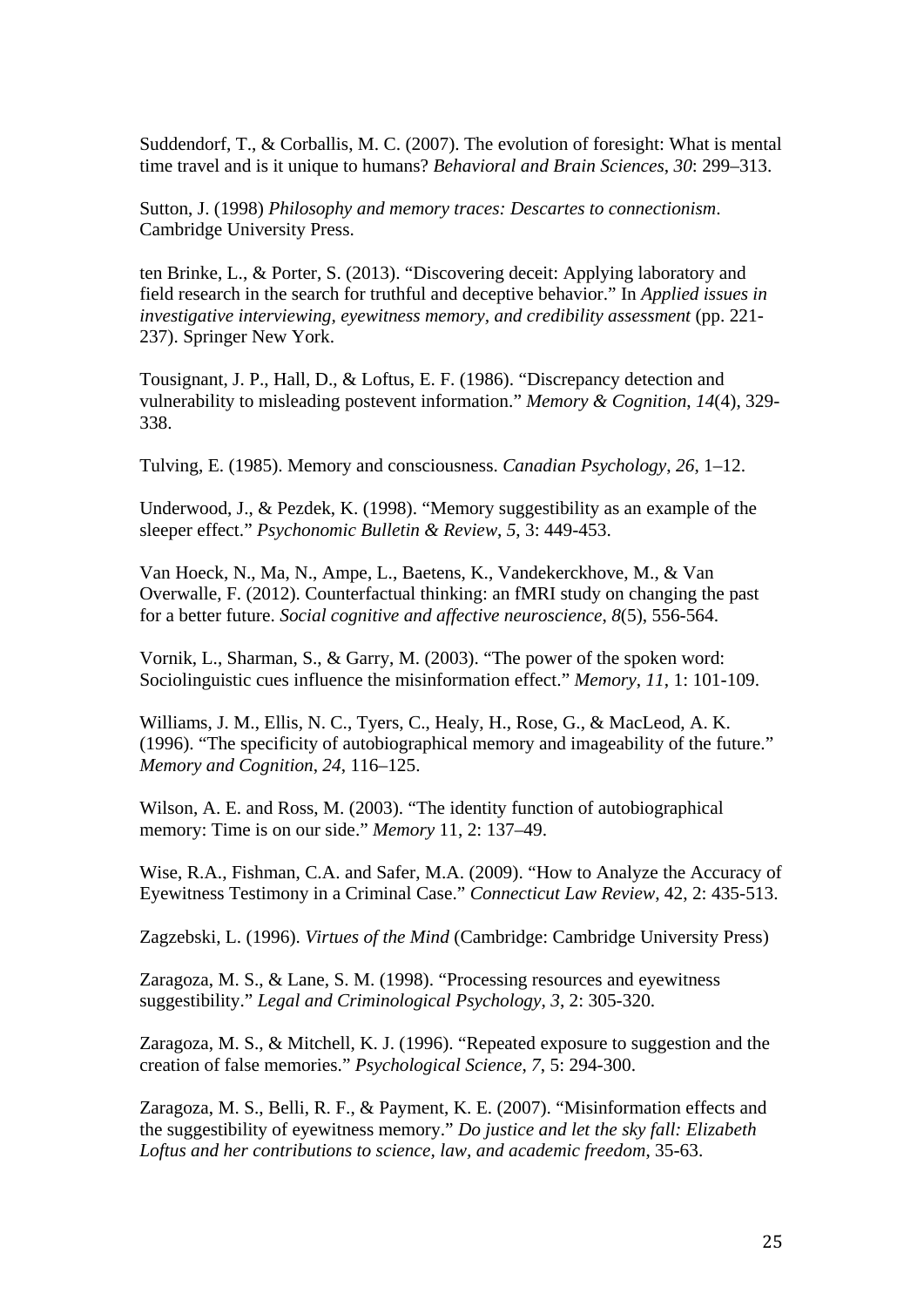<span id="page-26-0"></span>i I focus on eyewitness testimony for the sake of the current discussion, however, many of the arguments developed in the current article would also apply to testimony provided by complainants.

i,

<span id="page-26-1"></span>ii Other distorting factors have also been discussed in the psychology literature, including hindsight bias, eyewitness overconfidence, and tendency of eyewitnesses to make a relative judgement when identifying suspects in lineups (Wise et al 2009). To the extent that these effects are the result of the reconstructive nature of memory, the argument in this paper applies to them too.

<span id="page-26-2"></span>iii Numerous articles have been written advocating jurors being informed by psychological findings on memory biases and responding to the view that eyewitnesses do not need to be informed by the findings because, for example, they are already aware of the fallibility of memory. Some examples include Stein 2003, Wise et al 2009 and Laney and Loftus 2017.

<span id="page-26-3"></span><sup>iv</sup> It is important to note that there is a significant epistemic flaw when incorporation occurs, even if the information that is incorporated is accurate: the believer and others have a false idea about the source of the memory belief. In some contexts, what people want from a testifier is evidence that they specifically witnessed some details of an event. For example, the testimony of one witness might be used to corroborate the testimony of another. If the corroborating testimony is the result of incorporation, especially the incorporation of information provided by the other witness, then the testimony will not provide the independent verification that it is taken to provide. In addition to this, sometimes testimony is taken to be especially valuable because it is the result of the personal experience of an eyewitness who is taken to be trustworthy. If the testimony is the result of the incorporation of information provided by another witness then the testimony will not perform the desired result. Each of these considerations suggest that although memory beliefs that involve incorporation will often accurately reflect details of remembered events, they will often nonetheless be misleading in ways that undermine them as sources of information in a criminal court. For current purposes, however, these worries shall be put aside because my positive argument does not depend on eyewitness testimony being reliable for the reasons that Michaelian (2013) outlines.

<span id="page-26-4"></span> $\gamma$  In the current discussion it will not be possible to establish the frequency with which these cases occur. But even if I do not establish that the cases are common, it is important and noteable that they occur, because they can lead to injustice, i.e. incorrect verdicts being made in criminal trials due to testimony being given less credence than it deserves.

<span id="page-26-5"></span><sup>vi</sup> Whether or not the eyewitness can be displaying intellectual virtue in the formation of the false memory will depend upon whether or not one is committed to the view that being virtuous requires success in attaining the truth (cf. Zagzebski (1996) and Montmarquet (1987; 1993)). All that is important for current purposes, though, is that the eyewitness is not displaying negative intellectual character traits that are likely to manifest in the formation of other beliefs, leading to other errors in testimony.

<span id="page-26-6"></span>vii Recent discussions have questioned whether there are stable intellectual character traits that can count as intellectual virtues (Alfano 2013). I put this worry aside for the moment. All that is required for the current discussion is that it is possible that the eyewitness is behaving, in forming beliefs and recalling information about an event, in a way that could fittingly be described as intellectually virtuous (or not as intellectually vicious) if it were the expression of stable intellectual character traits. viii To be clear, evidence of the misinformation effect is robust, suggesting that it occurs quite

<span id="page-26-7"></span>commonly. However, the claim is that source monitoring is still generally quite reliable, so we can trust that a person is often correct about the source of their beliefs. It is therefore incorrect to mistrust them about all of the information that they provide.

<span id="page-26-8"></span><sup>ix</sup> Stronger and weaker versions of this argument are possible. It could be argued that remembering is at least one of the primary function of the cognitive mechanisms that produce memories, but that the systems support other functions. Alternatively, it could be argued that remembering is not the primary function of the cognitive mechanisms that produce memory (see De Brigard 2014 for a version of the latter view).

<span id="page-26-9"></span>x Because the episodic constructive simulation hypothesis shares with the mental time travel the claim that the function of the cognitive mechanisms underpinning memory is to facilitate prediction of the future it finds support in the abovementioned empirical findings supporting the mental time travel view that show that there are, e.g., similar cognitive underpinnings for judgements about the past and future and correlations between cognitive deficits in remembering the past and predicting the future.